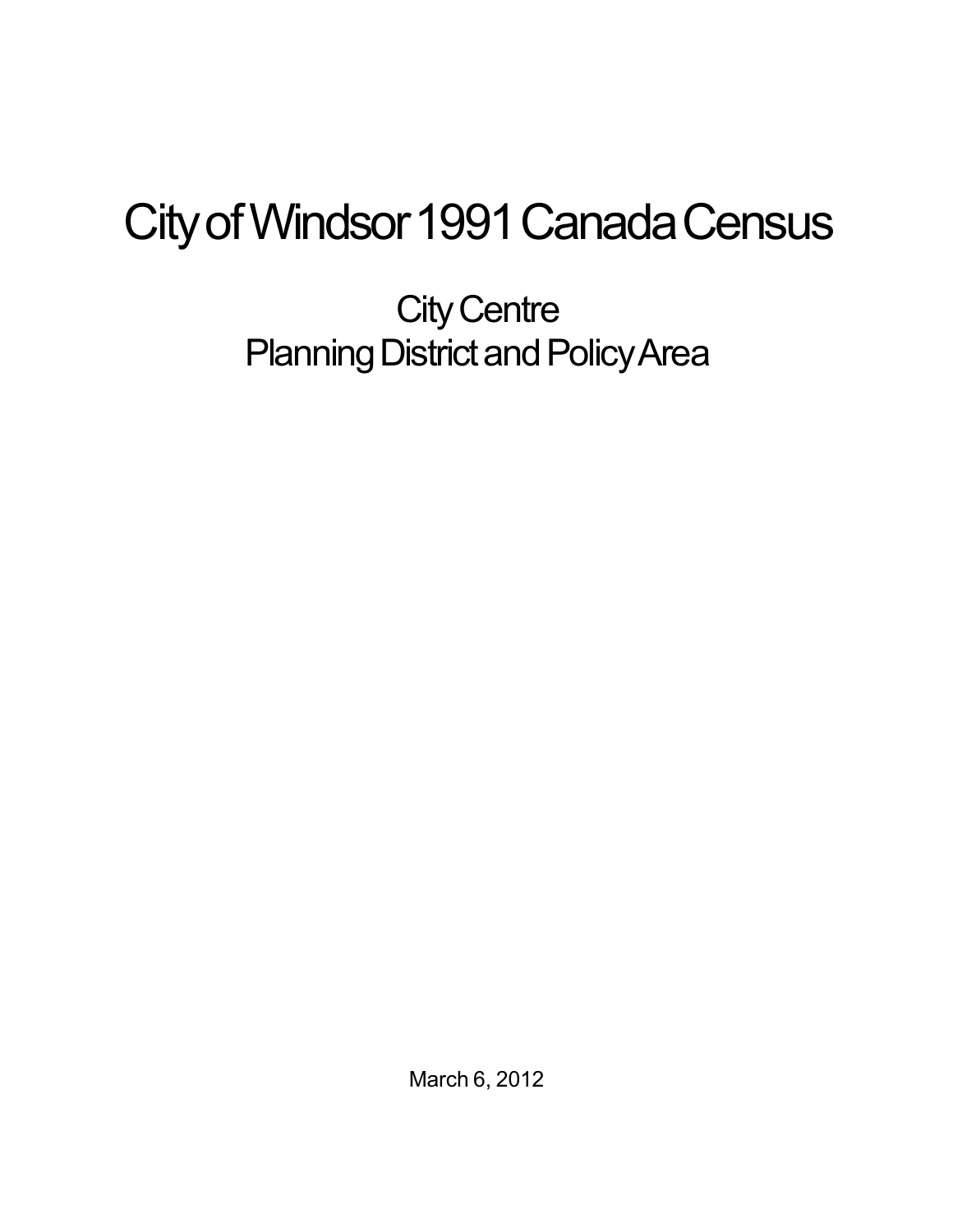## **Table of Contents**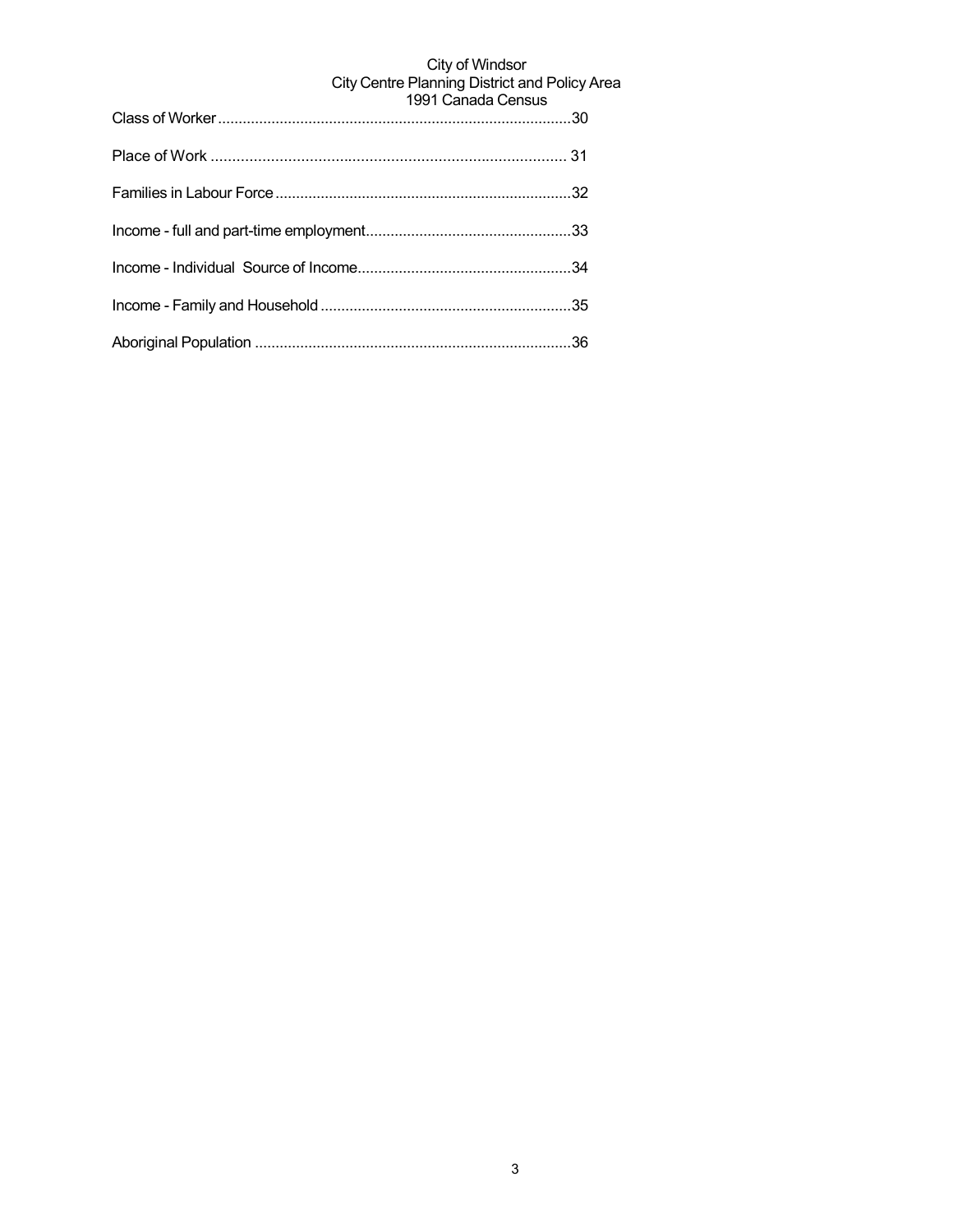## Census Summary

| <b>Census Summary</b>                            | <b>City Centre</b> |              |
|--------------------------------------------------|--------------------|--------------|
| Total Population where census data are available |                    | 9,690 % base |
|                                                  |                    |              |
| <b>Males</b>                                     | 4,490              | 46%          |
| <b>Females</b>                                   | 5,200              | 54%          |
| 0 to 4 years                                     | 480                | 5%           |
| 5 to 19 years                                    | 1,115              | 12%          |
| 20 to 24 years                                   | 835                | 9%           |
| 25 to 34 years                                   | 1,705              | 18%          |
| 35 to 44 years                                   | 1,120              | 12%          |
| 45 to 54 years                                   | 890<br>985         | 9%<br>10%    |
| 55 to 64 years<br>65 to 74 years                 | 1,240              | 13%          |
| 75 years and over                                | 1,260              | 13%          |
|                                                  |                    |              |
| Average age                                      | 43.8               |              |
| <b>Total census families</b>                     |                    | 1,860 % base |
| Average persons per family                       | 2.7                |              |
| <b>Husband-wife families</b>                     | 1,370              | 74%          |
| No children at home                              | 835                | 45%          |
| With children at home                            | 565                | 30%          |
| Lone-parent families                             | 485                | 26%          |
| <b>Total children at home</b>                    | 1,865              |              |
| Average children per family                      |                    |              |
| <b>Private households</b>                        | 5,045              |              |
| Persons in private households                    | 8,940              |              |
| Average persons per household                    | 1.8                |              |
| Average household income                         | \$26,754           |              |
| Occupied dwellings where census data available   |                    | 5,060 % base |
| <b>Owned dwellings</b>                           | 845                | 17%          |
| <b>Average value</b>                             | \$83,289           |              |
| <b>Rented dwellings</b>                          | 4,195              | 83%          |
| <b>Average rent</b>                              | \$567              |              |
| Single detached houses                           | 545                | 11%          |
| Semi-detached/row/duplexes                       | 545                | 11%          |
| <b>Apartments</b>                                | 3,900              | 77%          |
| Other types of dwelling                          | 35                 | 1%           |
| Actual (unsuppressed) data:                      |                    |              |
| <b>Total Population</b>                          | 9,706              |              |
| <b>Total Dwellings</b>                           | 5,080              |              |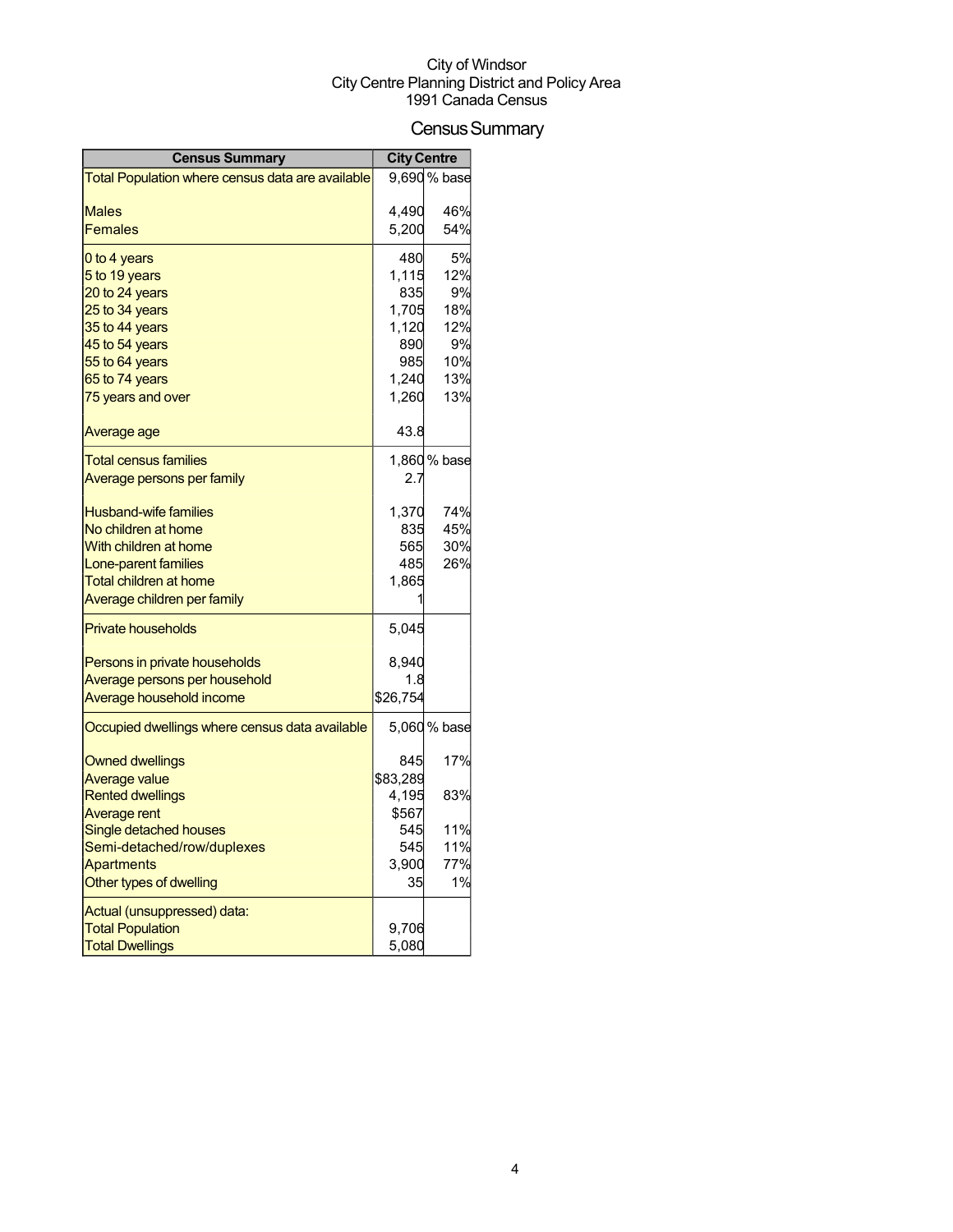## Population By Age

| <b>Population By Age</b>       | <b>City Centre</b> |              |
|--------------------------------|--------------------|--------------|
| <b>Total population</b>        |                    | 9,690 % base |
| Average age of population      | 43.8               |              |
| By age:                        |                    |              |
| 0 to 4 years                   | 480                | 5%           |
| 5 to 9 years                   | 375                | 4%           |
| 10 to 14 years                 | 285                | 3%           |
| 15 to 19 years                 | 455                | 5%           |
| 20 to 24 years                 | 835                | 9%           |
| 25 to 34 years                 | 1,705              | 18%          |
| 35 to 44 years                 | 1,120              | 12%          |
| 45 to 54 years                 | 890                | 9%           |
| 55 to 64 years                 | 985                | 10%          |
| 65 to 74 years                 | 1,240              | 13%          |
| 75 years and over              | 1,260              | 13%          |
| By age - detailed:             |                    |              |
| 0 to 4 years                   | 480                | 5%           |
| 5 to 9 years                   | 375                | 4%           |
| 10 to 14 years                 | 285                | 3%           |
| 15 years                       | 95                 | 1%           |
| 16 years                       | 75                 | 1%           |
| 17 years                       | 90                 | 1%           |
| 18 to 19 years                 | 195                | 2%           |
| 20 to 24 years                 | 835                | 9%           |
| 25 to 29 years                 | 940                | 10%          |
| 30 to 34 years                 | 765                | 8%           |
| 35 to 39 years                 | 575                | 6%           |
| 40 to 44 years                 | 545                | 6%           |
| 45 to 49 years                 | 455                | 5%           |
| 50 to 54 years                 | 435                | 4%           |
| 55 to 59 years                 | 445                | 5%           |
| 60 to 64 years                 | 540                | 6%           |
| 65 to 74 years                 | 1,240              | 13%          |
| 75 to 84 years                 | 885                | 9%           |
| 85 years and over              | 375                | 4%           |
| 18 years and over              | 8,265              | 85%          |
| Average age, 18 years and over | 49.9               |              |
| 65 years and over              | 2,500              | 26%          |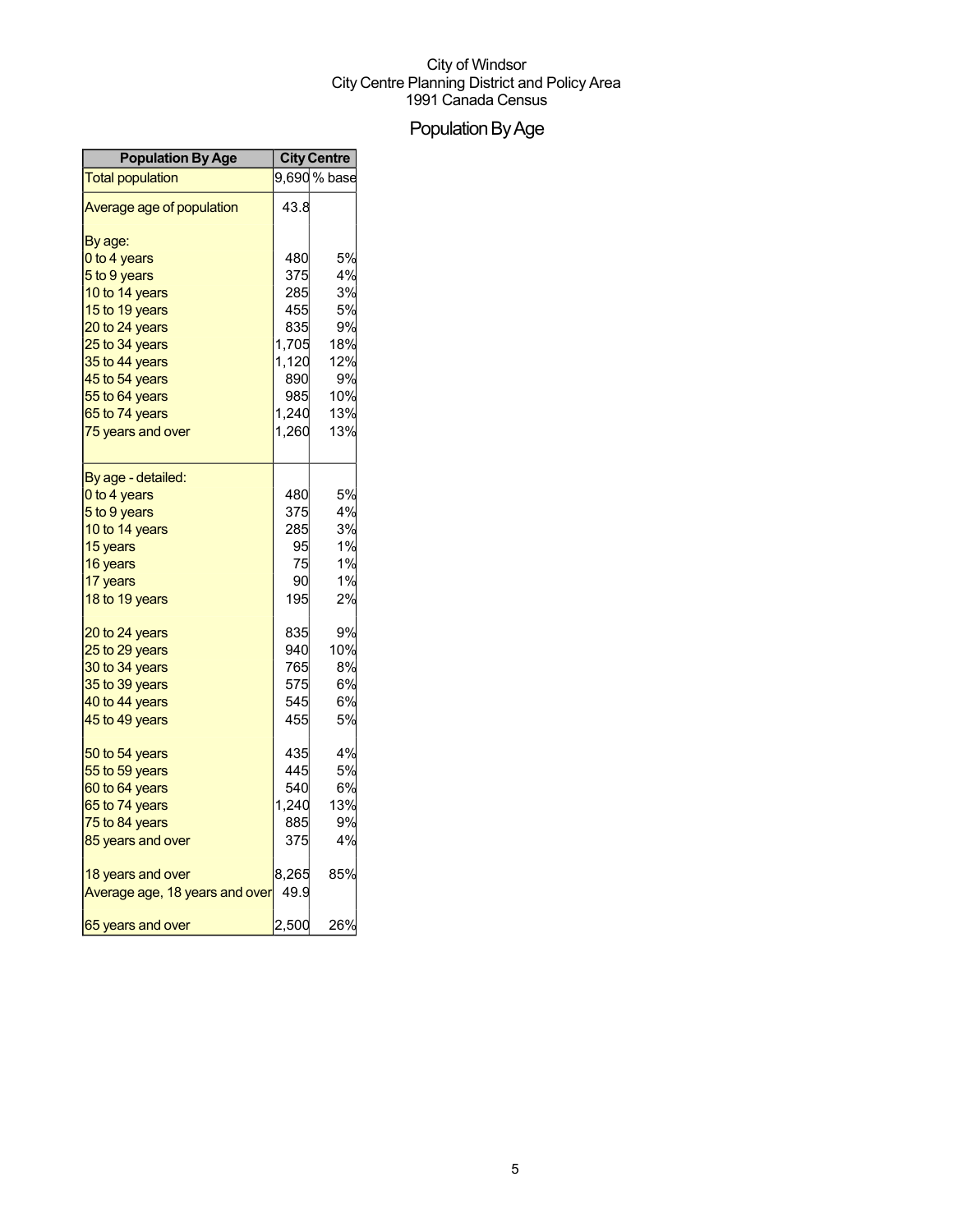## Male Population by age

| <b>Male Population by age</b>        | <b>City Centre</b> |              |
|--------------------------------------|--------------------|--------------|
| <b>Total population</b>              |                    | 9,690 % base |
| <b>Male population</b>               | 4,490              | 46%          |
| Average age of males                 | 39.9               |              |
| By age:                              |                    |              |
| 0 to 4 years                         | 260                | 3%           |
| 5 to 9 years                         | 195                | 2%           |
| 10 to 14 years                       | 145                | 1%           |
| 15 to 19 years                       | 220                | 2%           |
| 20 to 24 years                       | 420                | 4%           |
| 25 to 34 years                       | 910                | 9%           |
| 35 to 44 years                       | 625                | 6%           |
| 45 to 54 years                       | 465                | 5%           |
| 55 to 64 years                       | 470                | 5%           |
| 65 to 74 years                       | 430                | 4%           |
| 75 years and over                    | 345                | 4%           |
| By age - detailed:                   |                    |              |
| 0 to 4 years                         | 260                | 3%           |
| 5 to 9 years                         | 195                | 2%           |
| 10 to 14 years                       | 145                | 1%           |
| 15 years                             | 45                 | 0%           |
| 16 years                             | 45                 | 0%           |
| 17 years                             | 50                 | 1%           |
| 18 to 19 years                       | 80                 | 1%           |
| 20 to 24 years                       | 420                | 4%           |
| 25 to 29 years                       | 485                | 5%           |
| 30 to 34 years                       | 425                | 4%           |
| 35 to 39 years                       | 325                | 3%           |
| 40 to 44 years                       | 300                | 3%           |
| 45 to 49 years                       | 240                | 2%           |
| 50 to 54 years                       | 225                | 2%           |
| 55 to 59 years                       | 220                | 2%           |
| 60 to 64 years                       | 250                | 3%           |
| 65 to 74 years                       | 430                | 4%           |
| 75 to 84 years                       | 265                | 3%           |
| 85 years and over                    | 80                 | 1%           |
| 18 years and over                    | 3,750              | 39%          |
| Average age, males 18 years and over | 46.1               |              |
| 65 years and over                    | 775                | 8%           |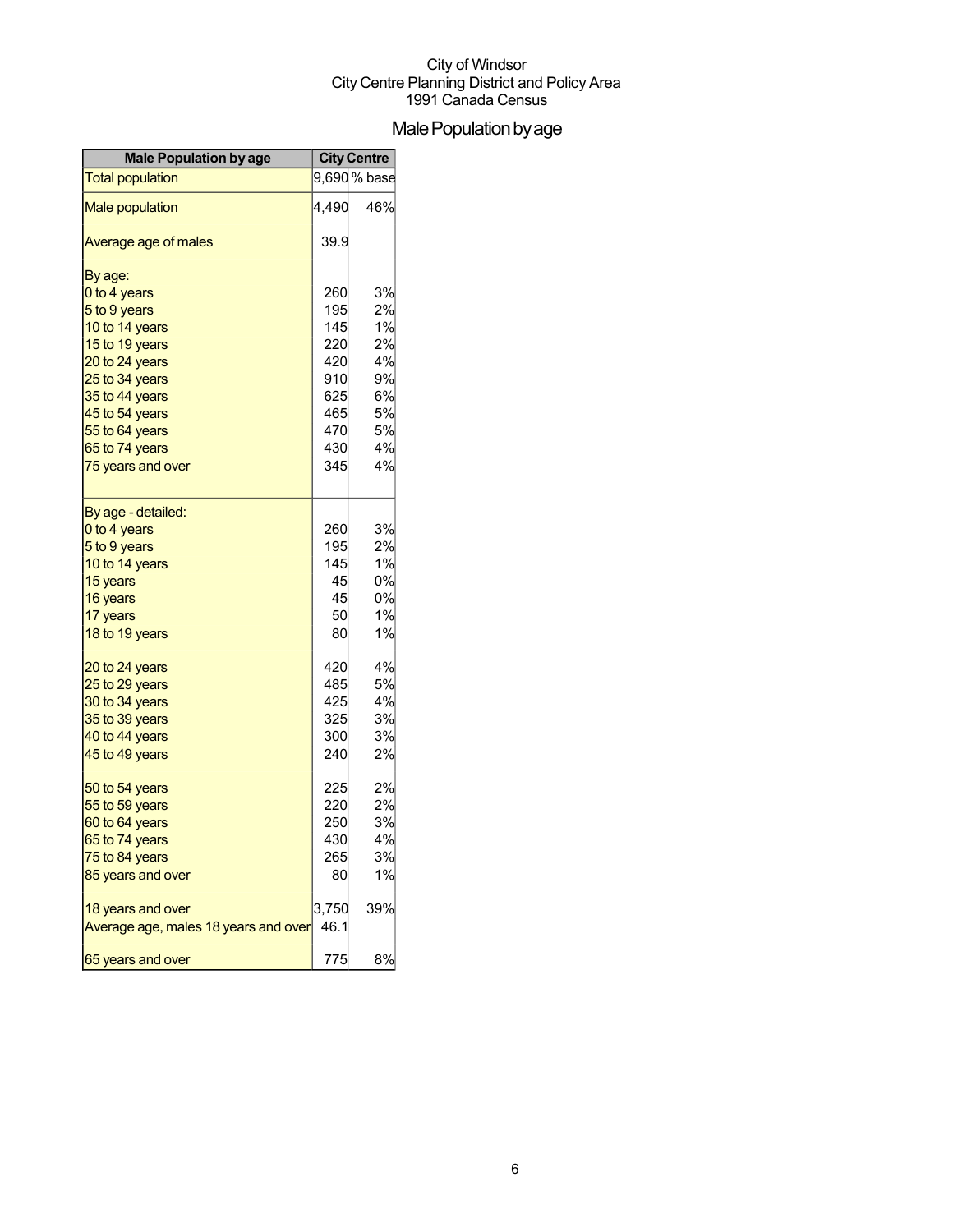## Female Population by age

| <b>Female Population by age</b>        | <b>City Centre</b> |              |
|----------------------------------------|--------------------|--------------|
| <b>Total population</b>                |                    | 9,690 % base |
| <b>Female population</b>               | 5,200              | 54%          |
| Average age of females                 | 47.1               |              |
| By age:                                |                    |              |
| 0 to 4 years                           | 220                | 2%           |
| 5 to 9 years                           | 180                | 2%           |
| 10 to 14 years                         | 140                | 1%           |
| 15 to 19 years                         | 235                | 2%           |
| 20 to 24 years                         | 415                | 4%           |
| 25 to 34 years                         | 795                | 8%           |
| 35 to 44 years                         | 495                | 5%           |
| 45 to 54 years                         | 425                | 4%           |
| 55 to 64 years                         | 515                | 5%           |
| 65 to 74 years                         | 810                | 8%           |
| 75 years and over                      | 915                | 9%           |
| By age - detailed:                     |                    |              |
| 0 to 4 years                           | 220                | 2%           |
| 5 to 9 years                           | 180                | 2%           |
| 10 to 14 years                         | 140                | 1%           |
| 15 years                               | 50                 | 1%           |
| 16 years                               | 30                 | 0%           |
| 17 years                               | 40                 | 0%           |
| 18 to 19 years                         | 115                | 1%           |
| 20 to 24 years                         | 415                | 4%           |
| 25 to 29 years                         | 455                | 5%           |
| 30 to 34 years                         | 340                | 4%           |
| 35 to 39 years                         | 250                | 3%           |
| 40 to 44 years                         | 245                | 3%           |
| 45 to 49 years                         | 215                | 2%           |
| 50 to 54 years                         | 210                | 2%           |
| 55 to 59 years                         | 225                | 2%           |
| 60 to 64 years                         | 290                | 3%           |
| 65 to 74 years                         | 810                | 8%           |
| 75 to 84 years                         | 620                | 6%           |
| 85 years and over                      | 295                | 3%           |
| 18 years and over                      | 4,515              | 47%          |
| Average age, females 18 years and over | 53                 |              |
| 65 years and over                      | 1,725              | 18%          |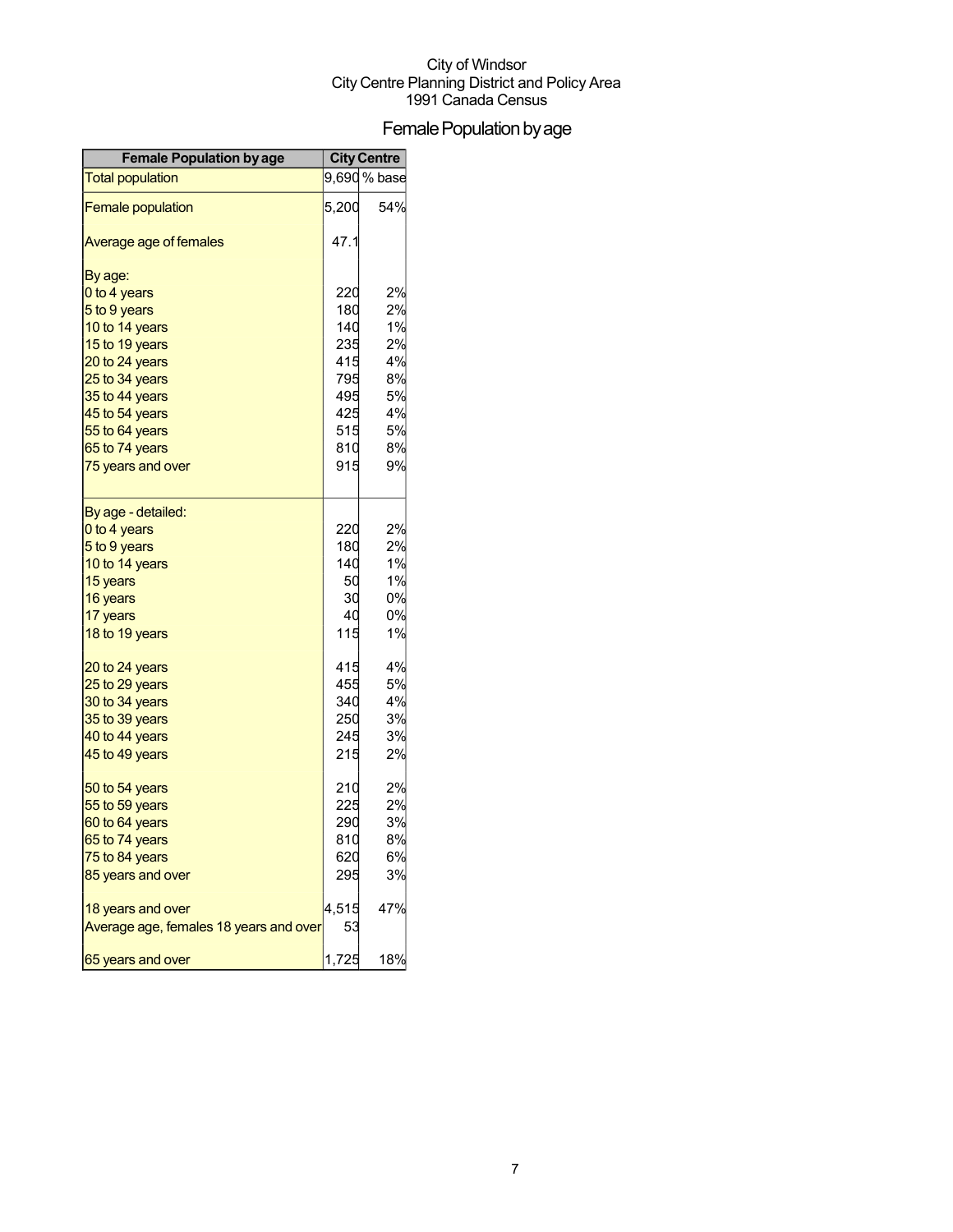## Family Structure and Children

| 1,860 % base<br><b>Total census families</b><br>By family structure:<br>74%<br><b>Total husband-wife families</b><br>1,370<br>45%<br>With no children at home<br>835<br>With children at home<br>565<br>30%<br>12%<br>1 child<br>230<br>9%<br>2 children<br>160<br>9%<br>3 or more children<br>160<br>1,175<br>63%<br>Families - now-married couples<br>With no children at home<br>35%<br>660<br>With children at home<br>515<br>28%<br>200<br>11%<br>1 child<br>2 children<br>155<br>8%<br>155<br>8%<br>3 or more children<br>10%<br>195<br>Families - common-law couples<br>9%<br>With no children at home<br>175<br>3%<br>With children at home<br>50<br>2%<br>1 child<br>30<br>0%<br>2 children<br>5<br>3 or more children<br>0%<br>26%<br>485<br>Lone-parent families<br>3%<br>Lone male parent<br>50<br>1%<br>1 child at home<br>20<br>0%<br>2 children at home<br>0%<br>3 or more children at home<br>425<br>23%<br>Lone female parent<br>1 child at home<br>15%<br>285<br>6%<br>2 children at home<br>105<br>45<br>2%<br>3 or more children at home<br>1,865 % base<br><b>Total children at home</b><br>$0 - 5$ years<br>535<br>29%<br>31%<br>$6 - 14$ years<br>570<br>11%<br>15 - 17 years<br>205<br>20%<br>18 - 24 years<br>365<br>10%<br>25 years and over<br>190<br>1 | <b>Family Structure and Children City Centre</b> |  |  |
|------------------------------------------------------------------------------------------------------------------------------------------------------------------------------------------------------------------------------------------------------------------------------------------------------------------------------------------------------------------------------------------------------------------------------------------------------------------------------------------------------------------------------------------------------------------------------------------------------------------------------------------------------------------------------------------------------------------------------------------------------------------------------------------------------------------------------------------------------------------------------------------------------------------------------------------------------------------------------------------------------------------------------------------------------------------------------------------------------------------------------------------------------------------------------------------------------------------------------------------------------------------------------------|--------------------------------------------------|--|--|
|                                                                                                                                                                                                                                                                                                                                                                                                                                                                                                                                                                                                                                                                                                                                                                                                                                                                                                                                                                                                                                                                                                                                                                                                                                                                                    |                                                  |  |  |
|                                                                                                                                                                                                                                                                                                                                                                                                                                                                                                                                                                                                                                                                                                                                                                                                                                                                                                                                                                                                                                                                                                                                                                                                                                                                                    |                                                  |  |  |
|                                                                                                                                                                                                                                                                                                                                                                                                                                                                                                                                                                                                                                                                                                                                                                                                                                                                                                                                                                                                                                                                                                                                                                                                                                                                                    |                                                  |  |  |
|                                                                                                                                                                                                                                                                                                                                                                                                                                                                                                                                                                                                                                                                                                                                                                                                                                                                                                                                                                                                                                                                                                                                                                                                                                                                                    |                                                  |  |  |
|                                                                                                                                                                                                                                                                                                                                                                                                                                                                                                                                                                                                                                                                                                                                                                                                                                                                                                                                                                                                                                                                                                                                                                                                                                                                                    |                                                  |  |  |
|                                                                                                                                                                                                                                                                                                                                                                                                                                                                                                                                                                                                                                                                                                                                                                                                                                                                                                                                                                                                                                                                                                                                                                                                                                                                                    |                                                  |  |  |
|                                                                                                                                                                                                                                                                                                                                                                                                                                                                                                                                                                                                                                                                                                                                                                                                                                                                                                                                                                                                                                                                                                                                                                                                                                                                                    |                                                  |  |  |
|                                                                                                                                                                                                                                                                                                                                                                                                                                                                                                                                                                                                                                                                                                                                                                                                                                                                                                                                                                                                                                                                                                                                                                                                                                                                                    |                                                  |  |  |
|                                                                                                                                                                                                                                                                                                                                                                                                                                                                                                                                                                                                                                                                                                                                                                                                                                                                                                                                                                                                                                                                                                                                                                                                                                                                                    |                                                  |  |  |
|                                                                                                                                                                                                                                                                                                                                                                                                                                                                                                                                                                                                                                                                                                                                                                                                                                                                                                                                                                                                                                                                                                                                                                                                                                                                                    |                                                  |  |  |
|                                                                                                                                                                                                                                                                                                                                                                                                                                                                                                                                                                                                                                                                                                                                                                                                                                                                                                                                                                                                                                                                                                                                                                                                                                                                                    |                                                  |  |  |
|                                                                                                                                                                                                                                                                                                                                                                                                                                                                                                                                                                                                                                                                                                                                                                                                                                                                                                                                                                                                                                                                                                                                                                                                                                                                                    |                                                  |  |  |
|                                                                                                                                                                                                                                                                                                                                                                                                                                                                                                                                                                                                                                                                                                                                                                                                                                                                                                                                                                                                                                                                                                                                                                                                                                                                                    |                                                  |  |  |
|                                                                                                                                                                                                                                                                                                                                                                                                                                                                                                                                                                                                                                                                                                                                                                                                                                                                                                                                                                                                                                                                                                                                                                                                                                                                                    |                                                  |  |  |
|                                                                                                                                                                                                                                                                                                                                                                                                                                                                                                                                                                                                                                                                                                                                                                                                                                                                                                                                                                                                                                                                                                                                                                                                                                                                                    |                                                  |  |  |
|                                                                                                                                                                                                                                                                                                                                                                                                                                                                                                                                                                                                                                                                                                                                                                                                                                                                                                                                                                                                                                                                                                                                                                                                                                                                                    |                                                  |  |  |
|                                                                                                                                                                                                                                                                                                                                                                                                                                                                                                                                                                                                                                                                                                                                                                                                                                                                                                                                                                                                                                                                                                                                                                                                                                                                                    |                                                  |  |  |
|                                                                                                                                                                                                                                                                                                                                                                                                                                                                                                                                                                                                                                                                                                                                                                                                                                                                                                                                                                                                                                                                                                                                                                                                                                                                                    |                                                  |  |  |
|                                                                                                                                                                                                                                                                                                                                                                                                                                                                                                                                                                                                                                                                                                                                                                                                                                                                                                                                                                                                                                                                                                                                                                                                                                                                                    |                                                  |  |  |
|                                                                                                                                                                                                                                                                                                                                                                                                                                                                                                                                                                                                                                                                                                                                                                                                                                                                                                                                                                                                                                                                                                                                                                                                                                                                                    |                                                  |  |  |
|                                                                                                                                                                                                                                                                                                                                                                                                                                                                                                                                                                                                                                                                                                                                                                                                                                                                                                                                                                                                                                                                                                                                                                                                                                                                                    |                                                  |  |  |
|                                                                                                                                                                                                                                                                                                                                                                                                                                                                                                                                                                                                                                                                                                                                                                                                                                                                                                                                                                                                                                                                                                                                                                                                                                                                                    |                                                  |  |  |
|                                                                                                                                                                                                                                                                                                                                                                                                                                                                                                                                                                                                                                                                                                                                                                                                                                                                                                                                                                                                                                                                                                                                                                                                                                                                                    |                                                  |  |  |
|                                                                                                                                                                                                                                                                                                                                                                                                                                                                                                                                                                                                                                                                                                                                                                                                                                                                                                                                                                                                                                                                                                                                                                                                                                                                                    |                                                  |  |  |
|                                                                                                                                                                                                                                                                                                                                                                                                                                                                                                                                                                                                                                                                                                                                                                                                                                                                                                                                                                                                                                                                                                                                                                                                                                                                                    |                                                  |  |  |
|                                                                                                                                                                                                                                                                                                                                                                                                                                                                                                                                                                                                                                                                                                                                                                                                                                                                                                                                                                                                                                                                                                                                                                                                                                                                                    |                                                  |  |  |
|                                                                                                                                                                                                                                                                                                                                                                                                                                                                                                                                                                                                                                                                                                                                                                                                                                                                                                                                                                                                                                                                                                                                                                                                                                                                                    |                                                  |  |  |
|                                                                                                                                                                                                                                                                                                                                                                                                                                                                                                                                                                                                                                                                                                                                                                                                                                                                                                                                                                                                                                                                                                                                                                                                                                                                                    |                                                  |  |  |
|                                                                                                                                                                                                                                                                                                                                                                                                                                                                                                                                                                                                                                                                                                                                                                                                                                                                                                                                                                                                                                                                                                                                                                                                                                                                                    |                                                  |  |  |
|                                                                                                                                                                                                                                                                                                                                                                                                                                                                                                                                                                                                                                                                                                                                                                                                                                                                                                                                                                                                                                                                                                                                                                                                                                                                                    |                                                  |  |  |
|                                                                                                                                                                                                                                                                                                                                                                                                                                                                                                                                                                                                                                                                                                                                                                                                                                                                                                                                                                                                                                                                                                                                                                                                                                                                                    |                                                  |  |  |
|                                                                                                                                                                                                                                                                                                                                                                                                                                                                                                                                                                                                                                                                                                                                                                                                                                                                                                                                                                                                                                                                                                                                                                                                                                                                                    | By age of children:                              |  |  |
|                                                                                                                                                                                                                                                                                                                                                                                                                                                                                                                                                                                                                                                                                                                                                                                                                                                                                                                                                                                                                                                                                                                                                                                                                                                                                    |                                                  |  |  |
|                                                                                                                                                                                                                                                                                                                                                                                                                                                                                                                                                                                                                                                                                                                                                                                                                                                                                                                                                                                                                                                                                                                                                                                                                                                                                    |                                                  |  |  |
|                                                                                                                                                                                                                                                                                                                                                                                                                                                                                                                                                                                                                                                                                                                                                                                                                                                                                                                                                                                                                                                                                                                                                                                                                                                                                    |                                                  |  |  |
|                                                                                                                                                                                                                                                                                                                                                                                                                                                                                                                                                                                                                                                                                                                                                                                                                                                                                                                                                                                                                                                                                                                                                                                                                                                                                    |                                                  |  |  |
|                                                                                                                                                                                                                                                                                                                                                                                                                                                                                                                                                                                                                                                                                                                                                                                                                                                                                                                                                                                                                                                                                                                                                                                                                                                                                    |                                                  |  |  |
|                                                                                                                                                                                                                                                                                                                                                                                                                                                                                                                                                                                                                                                                                                                                                                                                                                                                                                                                                                                                                                                                                                                                                                                                                                                                                    | Average children per family                      |  |  |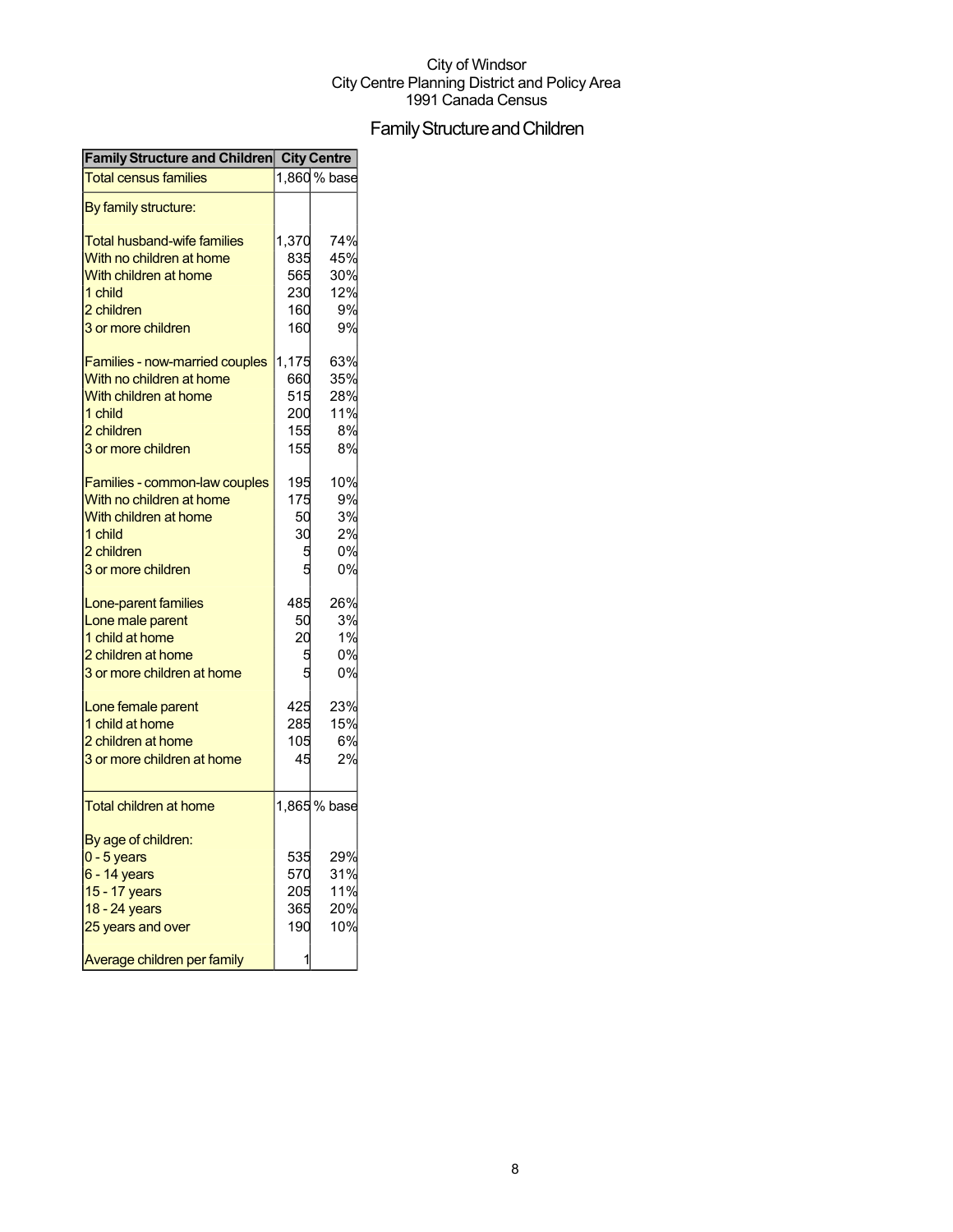## Households and Marital Status

| <b>Households and Marital Status</b>                     |       | <b>City Centre</b> |
|----------------------------------------------------------|-------|--------------------|
| <b>Private households</b>                                |       | 5,045% base        |
|                                                          |       |                    |
| By size of household:                                    |       |                    |
| 1 person                                                 | 2,890 | 57%                |
| 2 persons                                                | 1,300 | 26%                |
| 3 persons                                                | 395   | 8%                 |
| 4 - 5 persons                                            | 355   | 7%                 |
| 6 or more persons                                        | 120   | 2%                 |
|                                                          |       |                    |
| By number of census families:                            |       |                    |
| Non-family households                                    | 3,205 | 64%<br>36%         |
| <b>Family households</b>                                 | 1,805 | 35%                |
| 1 census family                                          | 1,780 |                    |
| 2 or more census families                                | 25    | 0%                 |
| Persons in private households                            | 8,940 |                    |
| Average persons per household                            | 1.8   |                    |
| <b>Census families in private</b>                        |       | 1,860 % base       |
| households                                               |       |                    |
|                                                          |       |                    |
| By size of census family:                                |       |                    |
| 2 persons                                                | 1,130 | 61%                |
| 3 persons                                                | 340   | 18%                |
| 4 persons                                                | 220   | 12%                |
| 5 or more persons                                        | 165   | 9%                 |
| <b>Total population</b>                                  |       | 9,690 % base       |
| By marital status, for persons 15 years of age and over: |       |                    |
| Single (never married)                                   | 3,055 | 32%                |
| <b>Married</b>                                           | 2,605 | 27%                |
| Widowed                                                  | 1,445 | 15%                |
| <b>Divorced</b>                                          | 970   | 10%                |
| Separated                                                | 385   | 4%                 |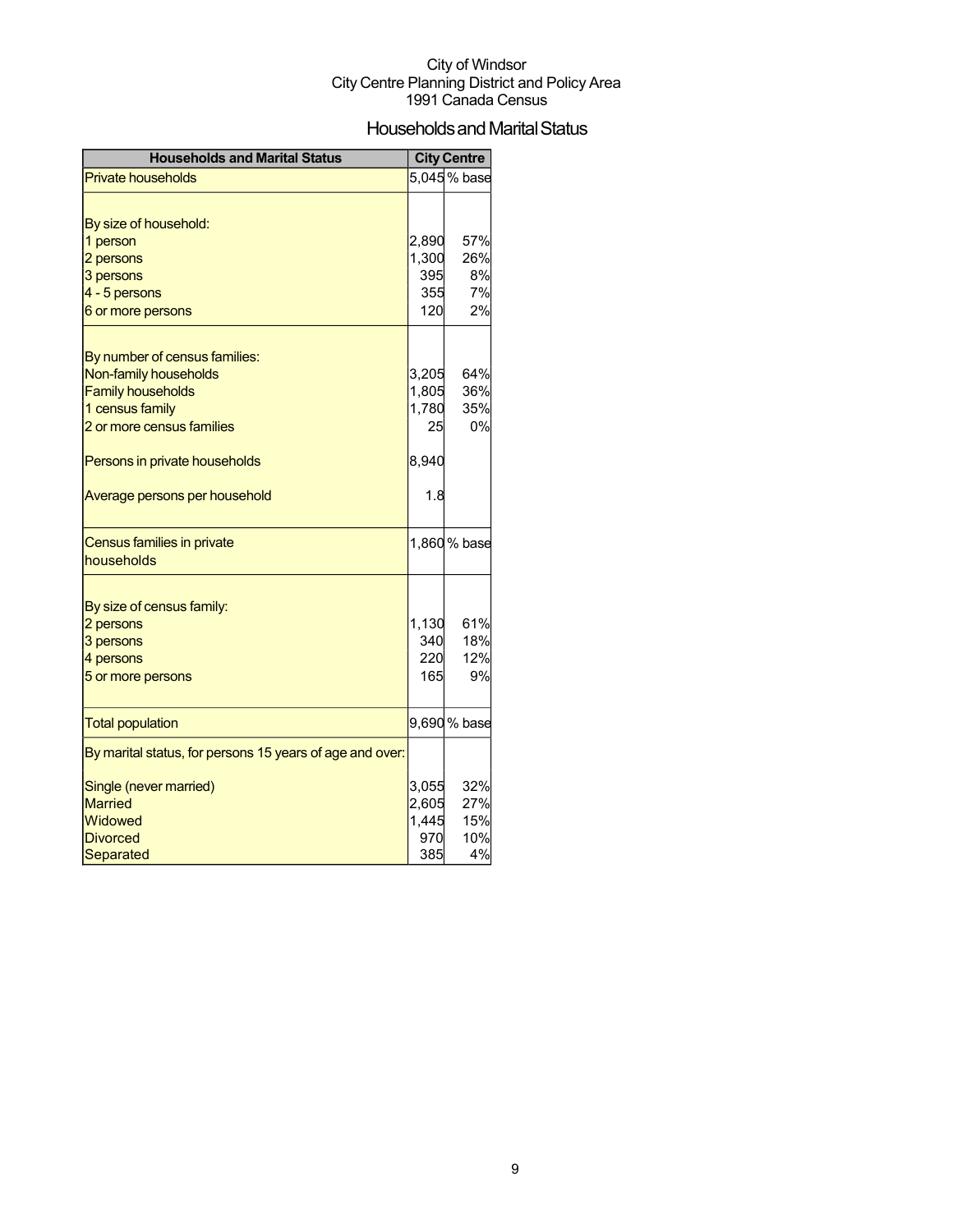## Family Status and Family Size

| <b>Family Status and Family Size</b> |       | <b>City Centre</b> |
|--------------------------------------|-------|--------------------|
| Persons in private households        |       | 8,940 % base       |
| By living arrangements:              |       |                    |
| Number of non-family persons         | 3,830 | 43%                |
| <b>Living with relatives</b>         | 410   | 5%                 |
| Living with non-relatives only       | 525   | 6%                 |
| Living alone                         | 2,895 | 32%                |
| Number of family persons             | 5,090 | 57%                |
| Average persons per family           | 2.7   |                    |
| Persons 65+ years in househlds       |       | 2,085 % base       |
|                                      |       |                    |
| By living arrangements:              |       |                    |
| Number of non-family persons         | 1,415 | 68%                |
| <b>Living with relatives</b>         | 85    | 4%                 |
| Living with non-relatives only       | 35    | 2%                 |
| Living alone                         | 1,330 | 64%                |
| Number of family persons             | 650   | 31%                |
| Economic families in househlds       |       | 1,955 % base       |
| By size of economic family:          |       |                    |
| 2 persons                            | 1,160 | 59%                |
| 3 persons                            | 355   | 18%                |
| 4 persons                            | 230   | 12%                |
| 5 or more persons                    | 200   | 10%                |
| Persons in economic families         | 5,500 |                    |
| Average persons per economic family  | 2.8   |                    |
| <b>Total unattached individuals</b>  | 3,430 |                    |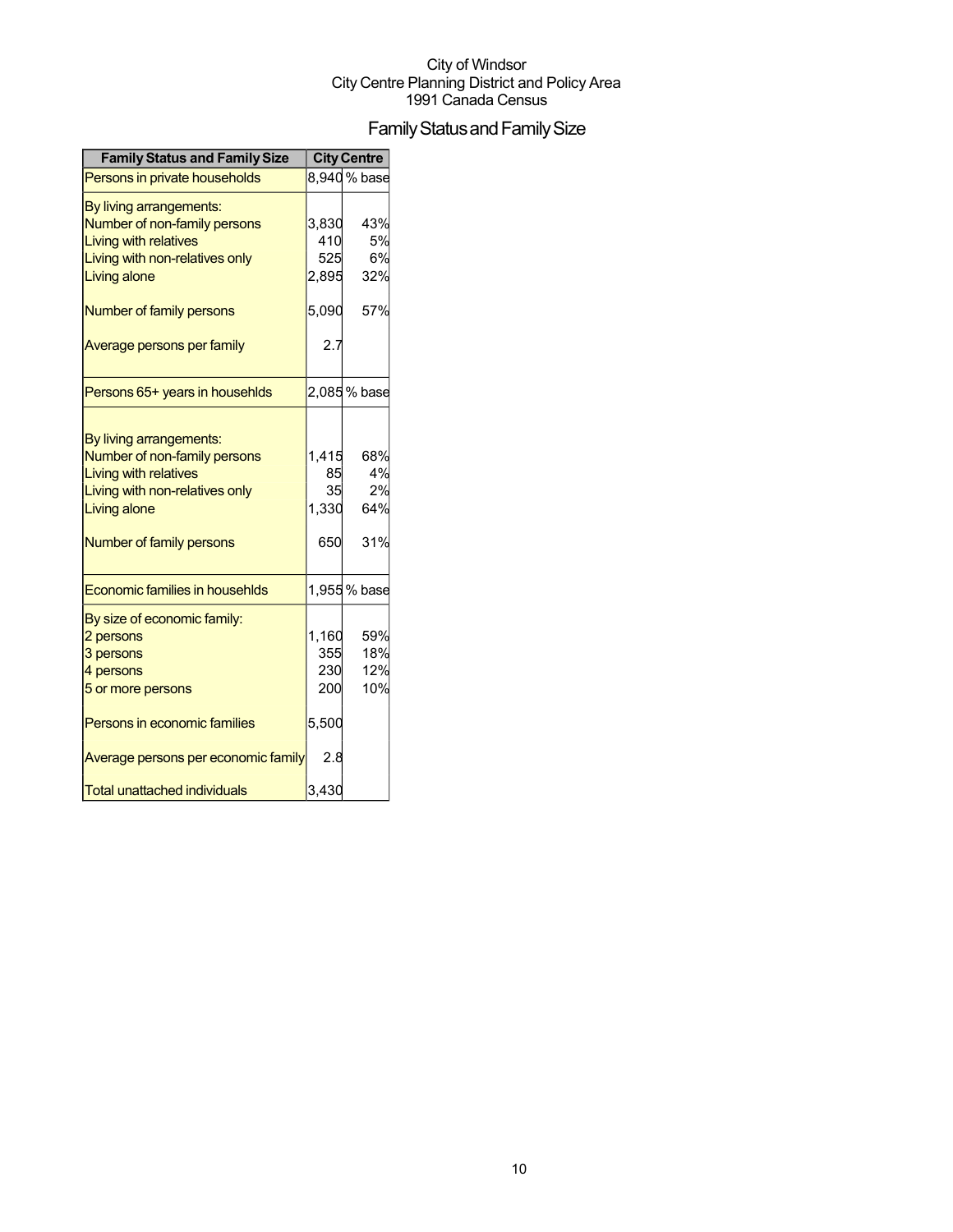## Dwellings

| Dwellings                                                                                                                                                                                                                                    | <b>City Centre</b>                                 |                                                 |
|----------------------------------------------------------------------------------------------------------------------------------------------------------------------------------------------------------------------------------------------|----------------------------------------------------|-------------------------------------------------|
| <b>Occupied dwellings</b>                                                                                                                                                                                                                    |                                                    | 5,060 % base                                    |
| By tenure:<br>Rented<br>Owned<br><b>Band housing</b>                                                                                                                                                                                         | 4,195<br>845<br>0                                  | 83%<br>17%<br>0%                                |
| By dwelling type:<br>Single-detached house<br>Semi-detached house<br><b>Row house</b><br>Apartment, detached duplex<br>Apartment less than 5 storey<br>Apartment 5 or more storeys<br>Other single attached house<br><b>Movable dwelling</b> | 545<br>90<br>70<br>385<br>705<br>3,195<br>10<br>25 | 11%<br>2%<br>1%<br>8%<br>14%<br>63%<br>0%<br>0% |
| Average rooms per dwelling<br>Average bedrooms per dwelling<br>Average persons per room                                                                                                                                                      | 4.2<br>1.5<br>0.4                                  |                                                 |
| By period of construction<br>Before 1946<br>1946 - 1960<br>1961 - 1970<br>1971 - 1980<br>1981 - 1985<br>1986 - 1991                                                                                                                          | 1,135<br>420<br>720<br>1,790<br>435<br>505         | 22%<br>8%<br>14%<br>35%<br>9%<br>10%            |
| Condition of dwelling:<br>Regular maintenance<br>Minor repairs needed<br><b>Major repairs needed</b>                                                                                                                                         | 3,930<br>735<br>345                                | 78%<br>15%<br>7%                                |
| Owner one-family households                                                                                                                                                                                                                  |                                                    | 485 % base                                      |
| <b>Average value of dwellings</b>                                                                                                                                                                                                            | \$83,289                                           |                                                 |
| Owner expenses:<br>Average major monthly payments<br>Payments > 30% of income                                                                                                                                                                | \$544<br>80                                        | 16%                                             |
| Tenant one-family households                                                                                                                                                                                                                 |                                                    | 1,150 % base                                    |
| Tenant expenses:<br>Average gross monthly rent<br>Rent > 30% of income                                                                                                                                                                       | \$567<br>470                                       | 41%                                             |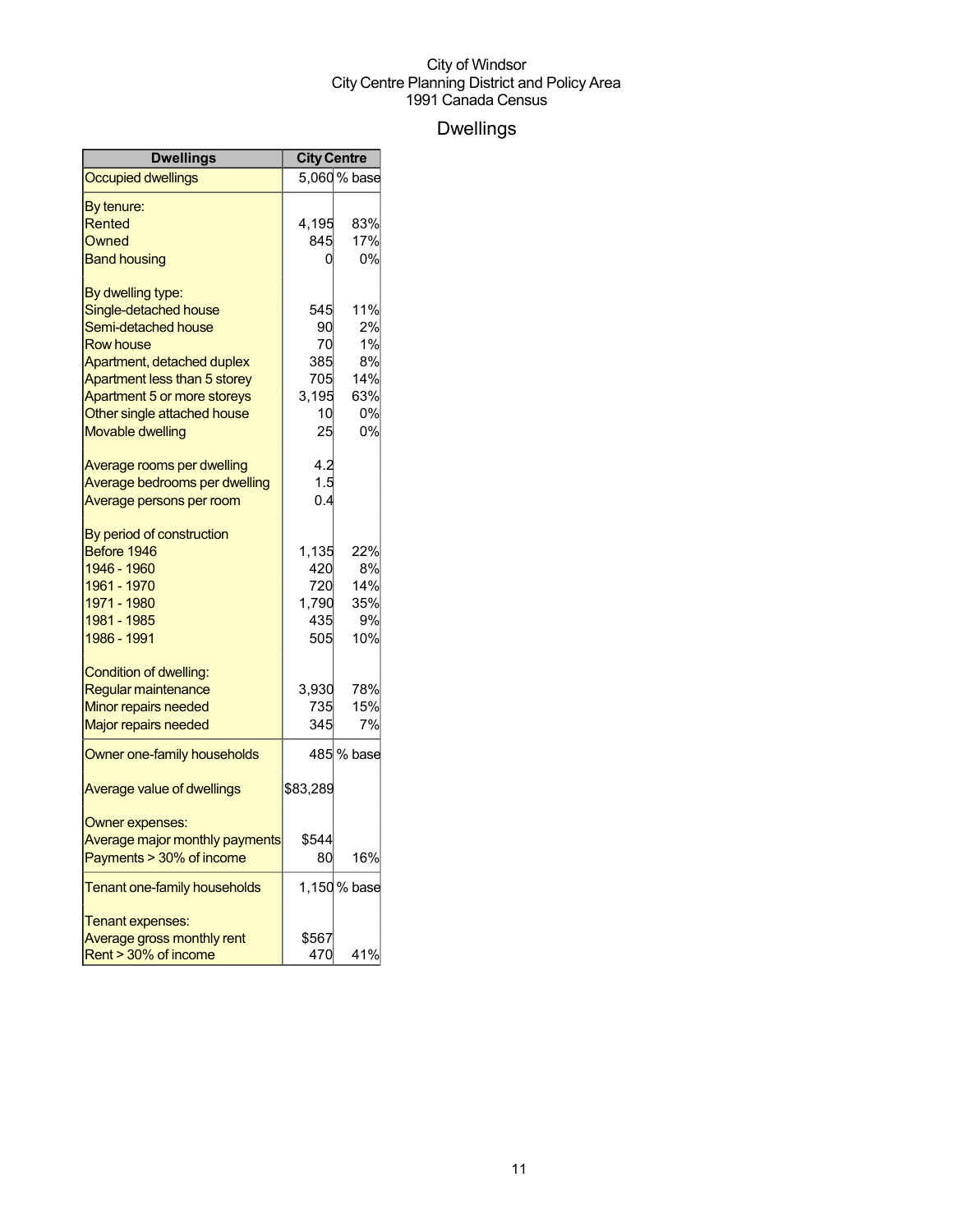## Language-Mothertongue

| Language - Mother tongue            | <b>City Centre</b> |                           |
|-------------------------------------|--------------------|---------------------------|
| <b>Total responses</b>              |                    | $\overline{9,680}$ % base |
|                                     |                    |                           |
| <b>Total single responses</b>       | 9,075              | 94%                       |
| <b>Total official languages</b>     | 6,750              | 70%                       |
| <b>English</b>                      | 6,330              | 65%                       |
| French                              | 420                | 4%                        |
| <b>Total non-official languages</b> | 2,370              | 24%                       |
| Arabic                              | 400                | 4%                        |
| <b>Bulgarian</b>                    |                    | 0%                        |
| <b>Chinese</b>                      | 430                | 4%                        |
| <b>Dutch</b>                        |                    | 0%                        |
| <b>Finnish</b>                      | 10                 | 0%                        |
| German                              | 125                | 1%                        |
| Greek                               | 105                | 1%                        |
| Hungarian                           | 75                 | 1%                        |
| Italian                             | 170                | 2%                        |
| <b>Polish</b>                       | 60                 | 1%                        |
| Portuguese                          | 25                 | 0%                        |
| Punjabi                             | 15                 | 0%                        |
| Russian                             | 15                 | 0%                        |
| <b>Spanish</b>                      | 135                | 1%                        |
| Tagalog (Pilipino)                  | 30                 | 0%                        |
| <b>Ukrainian</b>                    | 60                 | 1%                        |
| Vietnamese                          | 245                | 3%                        |
| Major aboriginal languages          | 0                  | 0%                        |
| Languages other than above          | 440                | 5%                        |
| <b>Total multiple responses</b>     | 605                | 6%                        |
|                                     |                    |                           |
| <b>English and French</b>           | 150                | 2%                        |
| English and non-official language   | 395                | 4%                        |
| French and non-official language    | 55                 | 1%                        |
| English, French and other language  | 25                 | 0%                        |
| Non-official languages              | 30                 | 0%                        |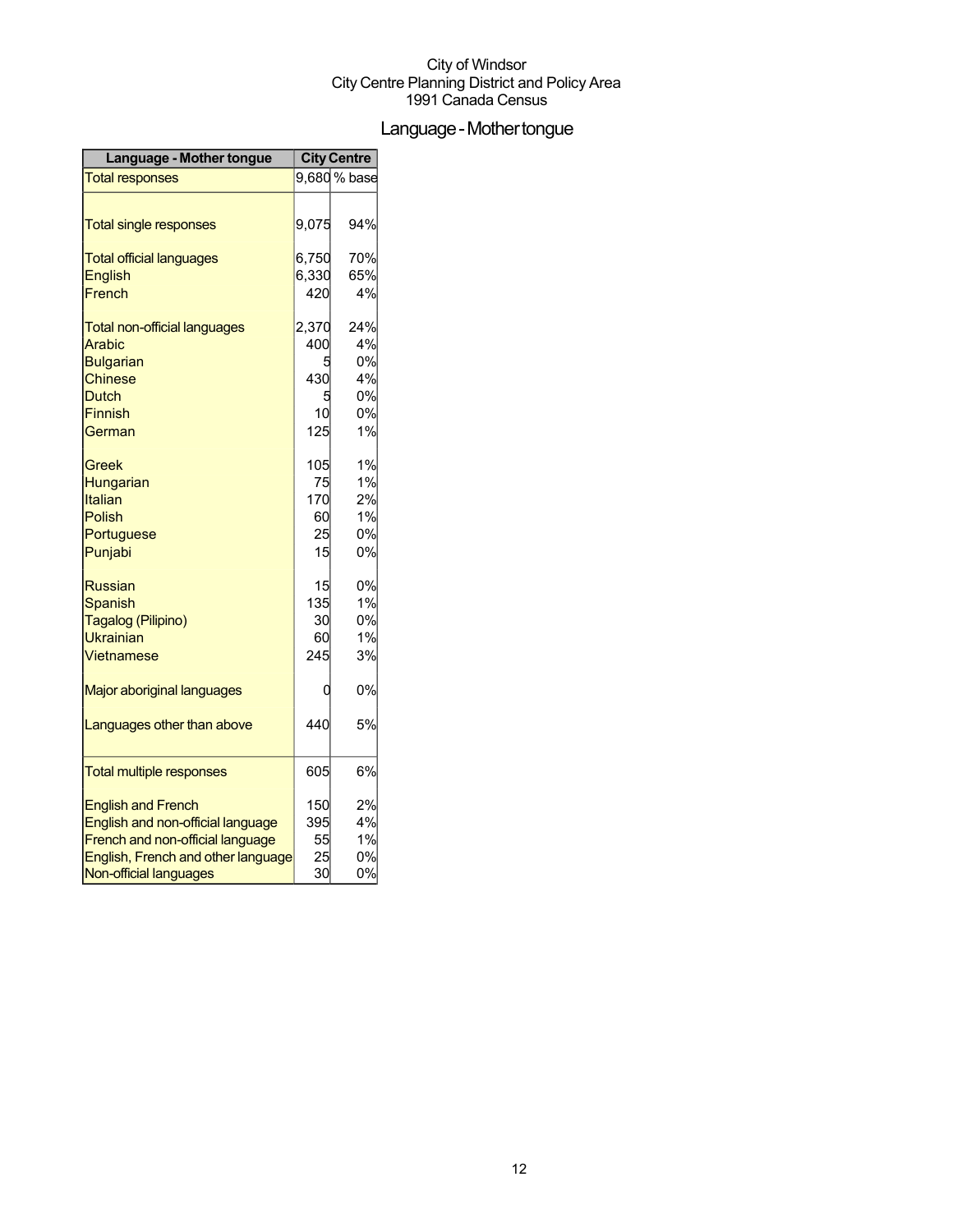## Language-Homelanguage

| Language - Home language City Centre |                                                                   |
|--------------------------------------|-------------------------------------------------------------------|
|                                      | 9,020 % base                                                      |
| 8,580                                | 95%                                                               |
| 6,850                                | 76%                                                               |
| 6,725                                | 75%                                                               |
| 125                                  | 1%                                                                |
| 1,715                                | 19%                                                               |
|                                      | 2%                                                                |
|                                      | 0%                                                                |
|                                      | 5%                                                                |
| C                                    | 0%                                                                |
|                                      | 0%                                                                |
| 0                                    | 0%                                                                |
| 10                                   | 0%                                                                |
|                                      | 1%                                                                |
| C                                    | 0%                                                                |
|                                      | 0%                                                                |
|                                      | 0%                                                                |
| 80                                   | 1%                                                                |
| C                                    | 0%                                                                |
|                                      | 1%                                                                |
| C                                    | 0%                                                                |
|                                      | 0%                                                                |
|                                      | 0%                                                                |
|                                      | 0%                                                                |
| 10                                   | 0%                                                                |
| C                                    | 0%                                                                |
|                                      | 0%                                                                |
| 190                                  | 2%                                                                |
| 25                                   | 0%                                                                |
| C                                    | 0%                                                                |
|                                      | 0%                                                                |
|                                      | 0%                                                                |
|                                      | 3%                                                                |
|                                      | 0%                                                                |
| 135                                  | 1%                                                                |
| 440                                  | 5%                                                                |
|                                      | 215<br>450<br>10<br>75<br>40<br>30<br>80<br>20<br>15<br>30<br>255 |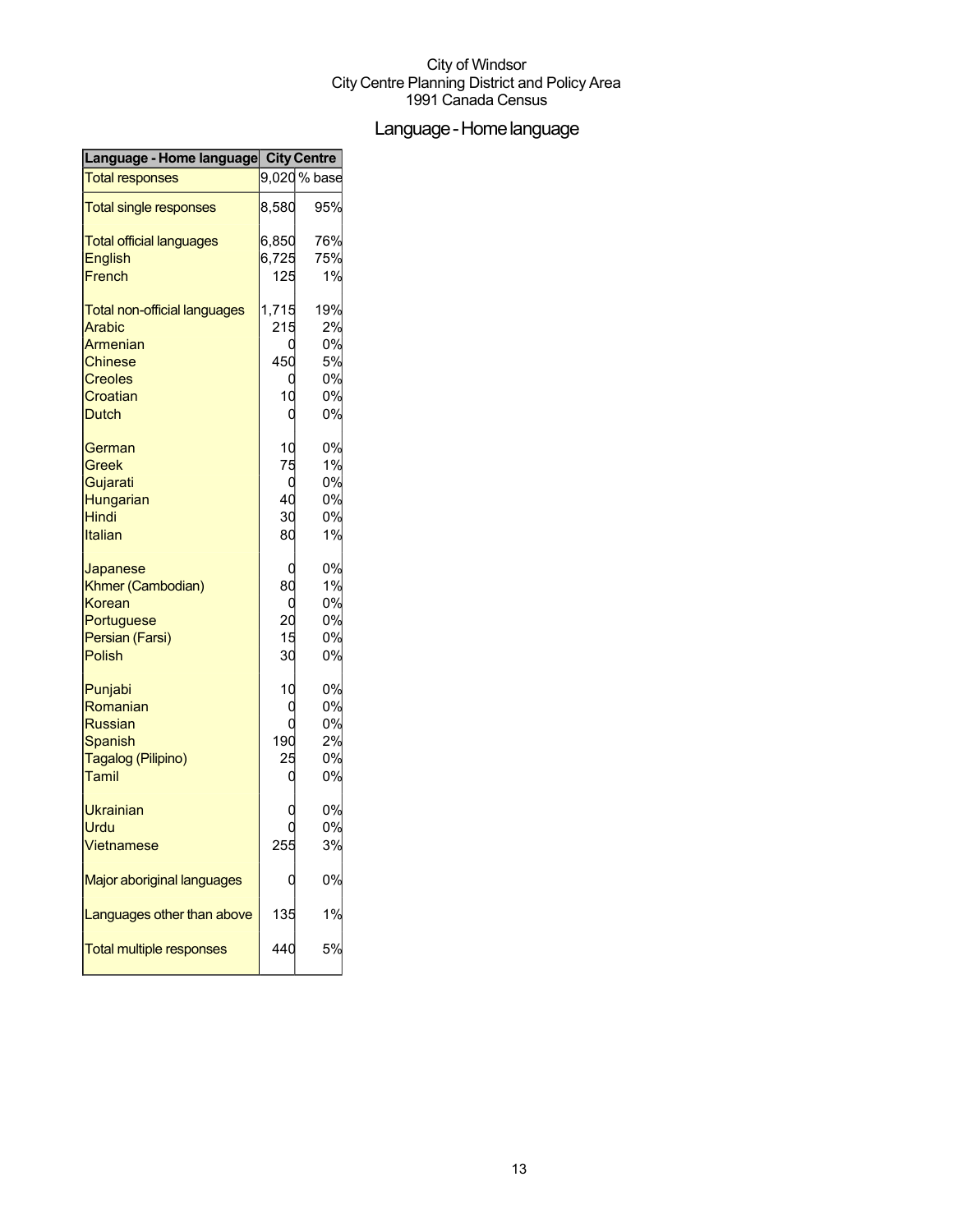## Language - Knowledge of

| 9,690 % base<br>7,740<br>80%<br>0%<br>10<br>805<br>8%<br>5%<br>455<br>0%<br>10<br>550<br>6%<br>625<br>6%<br>0%<br>0<br>0%<br><b>Creoles</b><br>10<br>0%<br>Croatian<br>10<br>0%<br>30<br>0%<br>240<br>2%<br>German<br>2%<br>155<br>0%<br>C<br>O<br>0%<br>0%<br>35<br>120<br>1%<br>245<br>3%<br>20<br>0%<br>0%<br>0<br>15<br>0%<br>1%<br>65<br>0%<br>40<br>35<br>0%<br>25<br>0%<br>0%<br>40<br>270<br>3%<br>1%<br>75<br>0%<br>Tamil<br>0<br>1%<br>Ukrainian<br>50<br>Urdu<br>35<br>0%<br>4%<br>355<br>30<br>0% | Language - Knowledge of City Centre |  |
|---------------------------------------------------------------------------------------------------------------------------------------------------------------------------------------------------------------------------------------------------------------------------------------------------------------------------------------------------------------------------------------------------------------------------------------------------------------------------------------------------------------|-------------------------------------|--|
|                                                                                                                                                                                                                                                                                                                                                                                                                                                                                                               | <b>Total population</b>             |  |
|                                                                                                                                                                                                                                                                                                                                                                                                                                                                                                               |                                     |  |
|                                                                                                                                                                                                                                                                                                                                                                                                                                                                                                               | <b>Official languages:</b>          |  |
|                                                                                                                                                                                                                                                                                                                                                                                                                                                                                                               | <b>English only</b>                 |  |
|                                                                                                                                                                                                                                                                                                                                                                                                                                                                                                               | <b>French only</b>                  |  |
|                                                                                                                                                                                                                                                                                                                                                                                                                                                                                                               | <b>Both English and French</b>      |  |
|                                                                                                                                                                                                                                                                                                                                                                                                                                                                                                               | <b>Neither English nor French</b>   |  |
|                                                                                                                                                                                                                                                                                                                                                                                                                                                                                                               | Non-official languages:             |  |
|                                                                                                                                                                                                                                                                                                                                                                                                                                                                                                               | Armenian                            |  |
|                                                                                                                                                                                                                                                                                                                                                                                                                                                                                                               | Arabic                              |  |
|                                                                                                                                                                                                                                                                                                                                                                                                                                                                                                               | <b>Chinese</b>                      |  |
|                                                                                                                                                                                                                                                                                                                                                                                                                                                                                                               | Cree                                |  |
|                                                                                                                                                                                                                                                                                                                                                                                                                                                                                                               |                                     |  |
|                                                                                                                                                                                                                                                                                                                                                                                                                                                                                                               |                                     |  |
|                                                                                                                                                                                                                                                                                                                                                                                                                                                                                                               | <b>Dutch</b>                        |  |
|                                                                                                                                                                                                                                                                                                                                                                                                                                                                                                               | <b>Finnish</b>                      |  |
|                                                                                                                                                                                                                                                                                                                                                                                                                                                                                                               |                                     |  |
|                                                                                                                                                                                                                                                                                                                                                                                                                                                                                                               | Greek                               |  |
|                                                                                                                                                                                                                                                                                                                                                                                                                                                                                                               | Gujarati                            |  |
|                                                                                                                                                                                                                                                                                                                                                                                                                                                                                                               | <b>Hebrew</b>                       |  |
|                                                                                                                                                                                                                                                                                                                                                                                                                                                                                                               | Hindi                               |  |
|                                                                                                                                                                                                                                                                                                                                                                                                                                                                                                               | Hungarian                           |  |
|                                                                                                                                                                                                                                                                                                                                                                                                                                                                                                               | Italian                             |  |
|                                                                                                                                                                                                                                                                                                                                                                                                                                                                                                               | Japanese                            |  |
|                                                                                                                                                                                                                                                                                                                                                                                                                                                                                                               | Korean                              |  |
|                                                                                                                                                                                                                                                                                                                                                                                                                                                                                                               | Persian (Farsi)                     |  |
|                                                                                                                                                                                                                                                                                                                                                                                                                                                                                                               | <b>Polish</b>                       |  |
|                                                                                                                                                                                                                                                                                                                                                                                                                                                                                                               | Portuguese                          |  |
|                                                                                                                                                                                                                                                                                                                                                                                                                                                                                                               | Punjabi                             |  |
|                                                                                                                                                                                                                                                                                                                                                                                                                                                                                                               | Romanian                            |  |
|                                                                                                                                                                                                                                                                                                                                                                                                                                                                                                               | <b>Russian</b>                      |  |
|                                                                                                                                                                                                                                                                                                                                                                                                                                                                                                               | Spanish                             |  |
|                                                                                                                                                                                                                                                                                                                                                                                                                                                                                                               | Tagalog (Pilipino)                  |  |
|                                                                                                                                                                                                                                                                                                                                                                                                                                                                                                               |                                     |  |
|                                                                                                                                                                                                                                                                                                                                                                                                                                                                                                               |                                     |  |
|                                                                                                                                                                                                                                                                                                                                                                                                                                                                                                               |                                     |  |
|                                                                                                                                                                                                                                                                                                                                                                                                                                                                                                               | Vietnamese                          |  |
|                                                                                                                                                                                                                                                                                                                                                                                                                                                                                                               | Yiddish                             |  |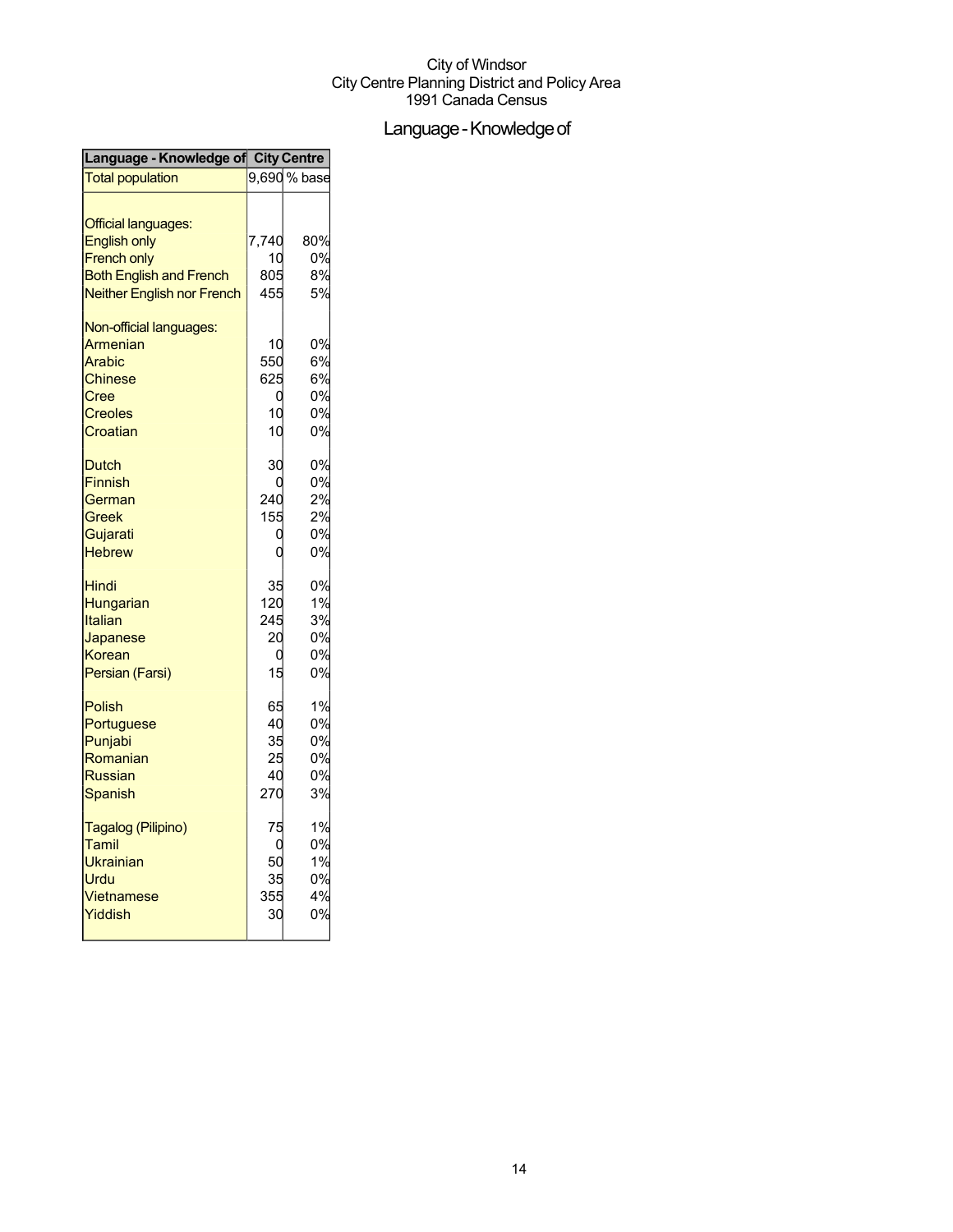## Religion

| Religion                    | <b>City Centre</b> |              |
|-----------------------------|--------------------|--------------|
| <b>Total population</b>     |                    | 9,690 % base |
|                             |                    |              |
| Catholic                    | 3,635              | 38%          |
| <b>Roman Catholic</b>       | 3,580              | 37%          |
| <b>Ukrainian Catholic</b>   | 45                 | 0%           |
| <b>Protestant</b>           | 2,810              | 29%          |
| <b>United Church</b>        | 440                | 5%           |
| Anglican                    | 600                | 6%           |
| <b>Baptist</b>              | 310                | 3%           |
| Presbyterian                | 345                | 4%           |
| Lutheran                    | 210                | 2%           |
| Pentecostal                 | 175                | 2%           |
| <b>Mennonite</b>            | 0                  | 0%           |
| <b>Jehovah's Witnesses</b>  | 30                 | 0%           |
| <b>Reformed Bodies</b>      | 0                  | 0%           |
| <b>Salvation Army</b>       | 40                 | 0%           |
| Latter-day Saints (Mormons) | 20                 | 0%           |
| <b>Other Protestant</b>     | 545                | 6%           |
| <b>Other Religions</b>      | 1,390              | 14%          |
| <b>Eastern Orthodox</b>     | 450                | 5%           |
| Jewish                      | 75                 | 1%           |
| Islam                       | 365                | 4%           |
| <b>Buddhist</b>             | 390                | 4%           |
| Hindu                       | 35                 | 0%           |
| <b>Sikh</b>                 | 40                 | 0%           |
| Other                       | 25                 | 0%           |
| No religious affiliation    | 1,175              | 12%          |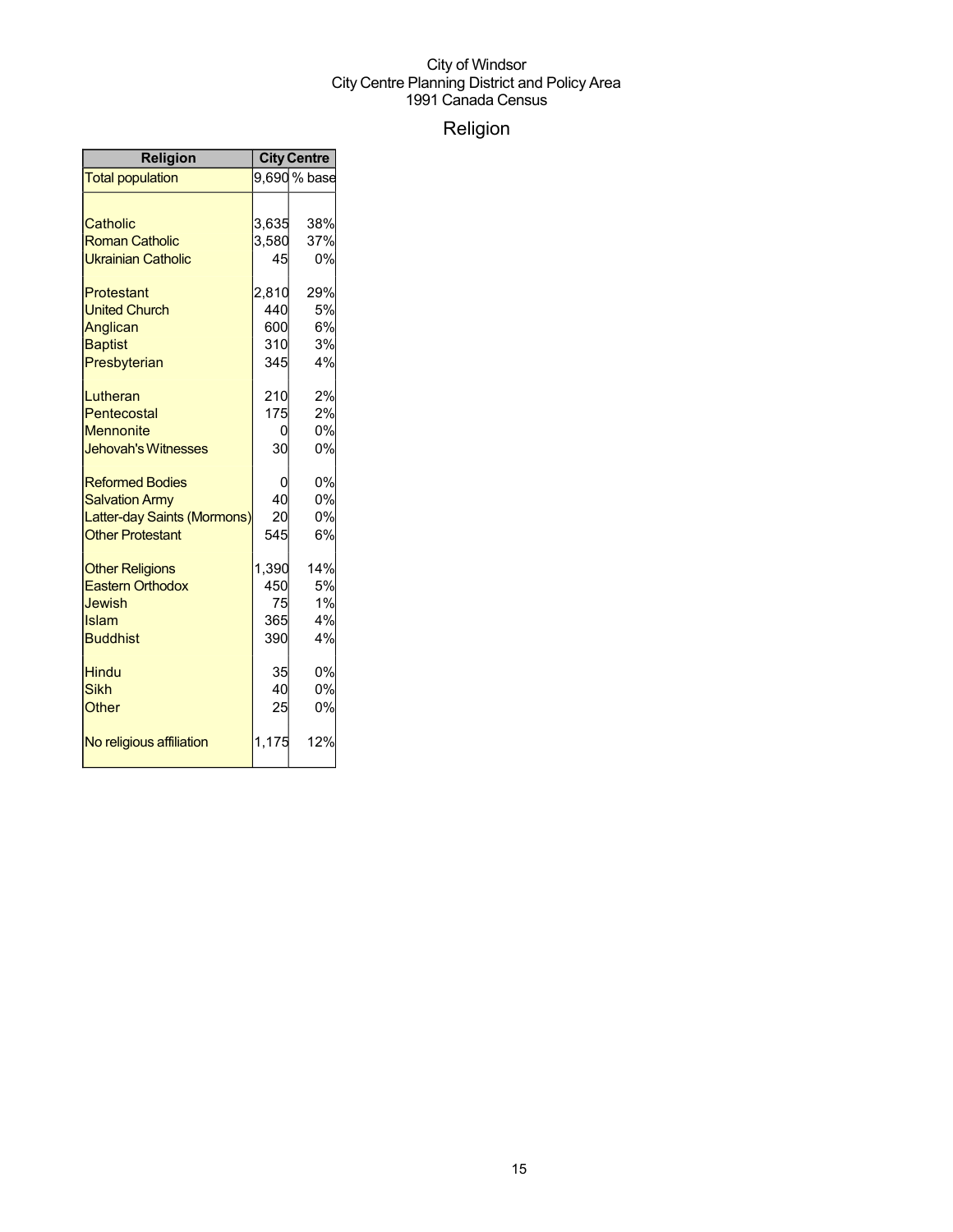## EthnicOrigin

| <b>Ethnic Origin</b>         | <b>City Centre</b> |              |
|------------------------------|--------------------|--------------|
| <b>Total population</b>      |                    | 9,690 % base |
| <b>Total single origins</b>  | 6,445              | 67%          |
| <b>Aboriginal origins</b>    | 10                 | 0%           |
| <b>Black origins</b>         | 200                | 2%           |
| <b>British</b>               | 1,845              | 19%          |
| English                      | 1,280              | 13%          |
| Scottish                     | 235                | 2%           |
| Irish                        | 300l               | 3%           |
| <b>Other British</b>         | 0                  | 0%           |
| Canadian                     | 105                | 1%           |
| <b>Chinese</b>               | 715                | 7%           |
| Croatian                     | 10                 | 0%           |
| Danish                       | 0                  | 0%           |
| Dutch (Netherlands)          | 80                 | 1%           |
| East Indian, n.i.e.          | 60                 | 1%           |
| Filipino                     | 70                 | 1%           |
| <b>Finnish</b>               | 0                  | 0%           |
| French                       | 725                | 7%           |
| German                       | 250                | 3%           |
| Greek                        | 140                | 1%           |
| Hungarian (Magyar)           | 130                | 1%           |
| Italian                      | 255                | 3%           |
| Japanese                     | 10                 | 0%           |
| Jewish                       | 25                 | 0%           |
| Korean                       | 10                 | 0%           |
| Lebanese                     | 360                | 4%           |
| Norwegian                    | 10                 | 0%           |
| Polish                       | 65                 | 1%           |
| Portuguese                   | 20                 | 0%           |
| Spanish                      | 145                | 1%           |
| Swedish                      | 0                  | 0%           |
| Ukrainian                    | 100                | 1%           |
| <b>Vietnamese</b>            | 295                | 3%           |
| Yugoslav, n.i.e.             | 90                 | 1%           |
| Other single origins         | 670                | 7%           |
| Total multiple origins 2,585 |                    | 27%          |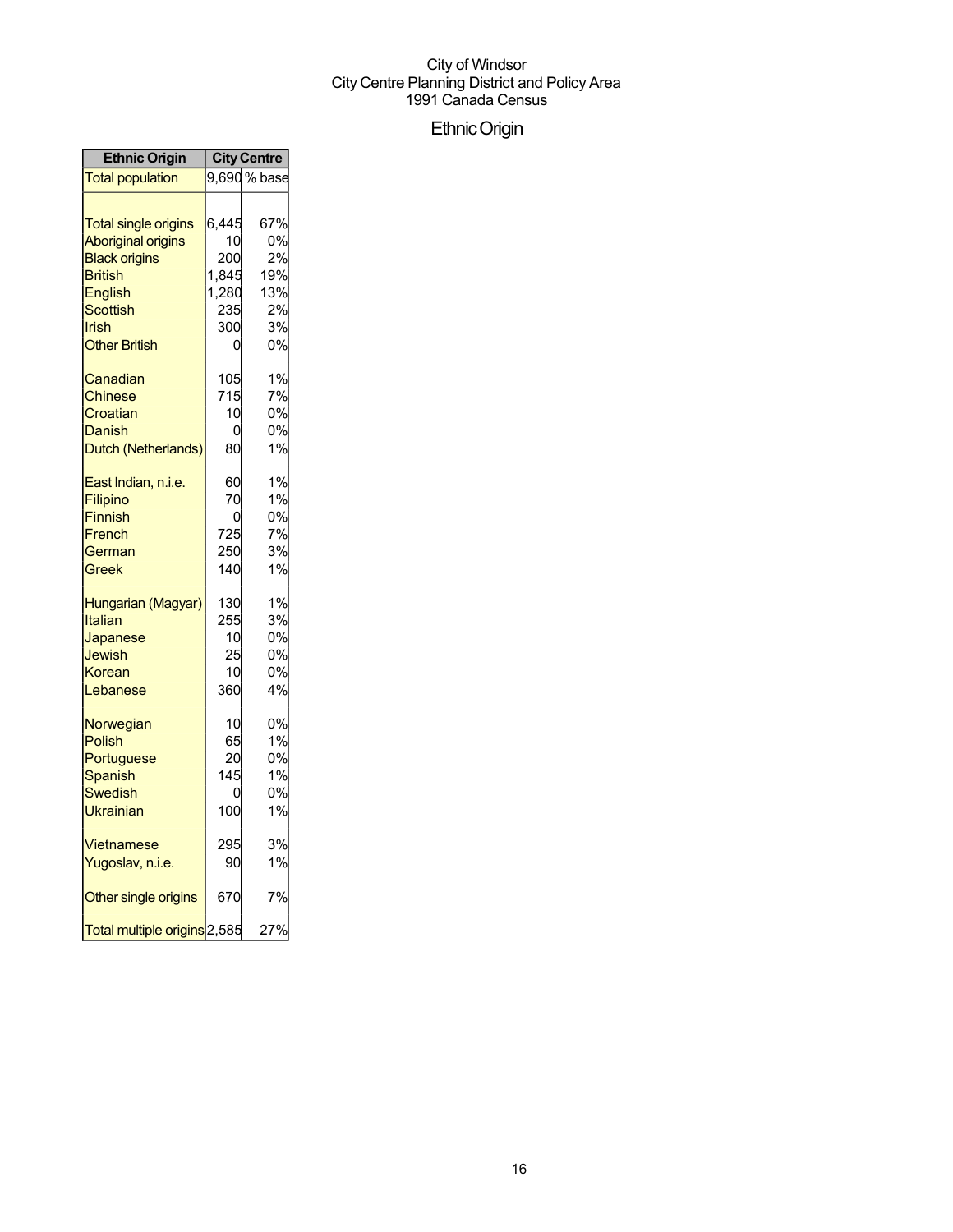## Citizenship and Immigration

| 9,690 % base<br>77%<br>7,440<br><b>Canadian citizens</b><br>1,585<br><b>Citizens other than Canadian</b><br>16%<br>Immigration:<br>5,725<br>59%<br>Non-immigrant population<br>Born in province of residence<br>4,990<br>51%<br>31%<br>2,975<br>2%<br>220<br>160<br>2%<br>0%<br>Caribbean and Bermuda<br>20<br>335<br>3%<br><b>United Kingdom</b><br>8%<br>780<br><b>Other Europe</b><br>1%<br>115<br>1%<br>India<br>85<br>1,255<br><b>Other Asia</b><br>13%<br>Oceania & Other<br>20<br>4%<br>365<br>2,955 % base<br>Period of immigration:<br>775<br>26%<br>1961-1970<br>395<br>13%<br>1971-1980<br>410<br>14%<br>1981-1991<br>1,365<br>475<br>16%<br>1981-1987<br>30%<br>1988-1991<br>890<br>295<br>835<br>28%<br>1,795 | Citizenship and Immigration City Centre |     |
|----------------------------------------------------------------------------------------------------------------------------------------------------------------------------------------------------------------------------------------------------------------------------------------------------------------------------------------------------------------------------------------------------------------------------------------------------------------------------------------------------------------------------------------------------------------------------------------------------------------------------------------------------------------------------------------------------------------------------|-----------------------------------------|-----|
|                                                                                                                                                                                                                                                                                                                                                                                                                                                                                                                                                                                                                                                                                                                            | <b>Total population</b>                 |     |
|                                                                                                                                                                                                                                                                                                                                                                                                                                                                                                                                                                                                                                                                                                                            |                                         |     |
|                                                                                                                                                                                                                                                                                                                                                                                                                                                                                                                                                                                                                                                                                                                            |                                         |     |
|                                                                                                                                                                                                                                                                                                                                                                                                                                                                                                                                                                                                                                                                                                                            |                                         |     |
|                                                                                                                                                                                                                                                                                                                                                                                                                                                                                                                                                                                                                                                                                                                            |                                         |     |
|                                                                                                                                                                                                                                                                                                                                                                                                                                                                                                                                                                                                                                                                                                                            |                                         |     |
|                                                                                                                                                                                                                                                                                                                                                                                                                                                                                                                                                                                                                                                                                                                            |                                         |     |
|                                                                                                                                                                                                                                                                                                                                                                                                                                                                                                                                                                                                                                                                                                                            |                                         |     |
|                                                                                                                                                                                                                                                                                                                                                                                                                                                                                                                                                                                                                                                                                                                            | Immigrant population                    |     |
|                                                                                                                                                                                                                                                                                                                                                                                                                                                                                                                                                                                                                                                                                                                            | <b>United States of America</b>         |     |
|                                                                                                                                                                                                                                                                                                                                                                                                                                                                                                                                                                                                                                                                                                                            | <b>Central and South America</b>        |     |
|                                                                                                                                                                                                                                                                                                                                                                                                                                                                                                                                                                                                                                                                                                                            |                                         |     |
|                                                                                                                                                                                                                                                                                                                                                                                                                                                                                                                                                                                                                                                                                                                            |                                         |     |
|                                                                                                                                                                                                                                                                                                                                                                                                                                                                                                                                                                                                                                                                                                                            |                                         |     |
|                                                                                                                                                                                                                                                                                                                                                                                                                                                                                                                                                                                                                                                                                                                            | Africa                                  |     |
|                                                                                                                                                                                                                                                                                                                                                                                                                                                                                                                                                                                                                                                                                                                            |                                         |     |
|                                                                                                                                                                                                                                                                                                                                                                                                                                                                                                                                                                                                                                                                                                                            |                                         |     |
|                                                                                                                                                                                                                                                                                                                                                                                                                                                                                                                                                                                                                                                                                                                            |                                         | 0%  |
|                                                                                                                                                                                                                                                                                                                                                                                                                                                                                                                                                                                                                                                                                                                            | Non-permanent residents                 |     |
|                                                                                                                                                                                                                                                                                                                                                                                                                                                                                                                                                                                                                                                                                                                            | <b>Total immigrant population</b>       |     |
|                                                                                                                                                                                                                                                                                                                                                                                                                                                                                                                                                                                                                                                                                                                            |                                         |     |
|                                                                                                                                                                                                                                                                                                                                                                                                                                                                                                                                                                                                                                                                                                                            | Before 1961                             |     |
|                                                                                                                                                                                                                                                                                                                                                                                                                                                                                                                                                                                                                                                                                                                            |                                         |     |
|                                                                                                                                                                                                                                                                                                                                                                                                                                                                                                                                                                                                                                                                                                                            |                                         |     |
|                                                                                                                                                                                                                                                                                                                                                                                                                                                                                                                                                                                                                                                                                                                            |                                         | 46% |
|                                                                                                                                                                                                                                                                                                                                                                                                                                                                                                                                                                                                                                                                                                                            |                                         |     |
|                                                                                                                                                                                                                                                                                                                                                                                                                                                                                                                                                                                                                                                                                                                            |                                         |     |
|                                                                                                                                                                                                                                                                                                                                                                                                                                                                                                                                                                                                                                                                                                                            | Age at immigration:                     |     |
|                                                                                                                                                                                                                                                                                                                                                                                                                                                                                                                                                                                                                                                                                                                            | $0 - 4$ years                           | 10% |
|                                                                                                                                                                                                                                                                                                                                                                                                                                                                                                                                                                                                                                                                                                                            | $5 - 19$ years                          |     |
|                                                                                                                                                                                                                                                                                                                                                                                                                                                                                                                                                                                                                                                                                                                            | 20 years and over                       | 61% |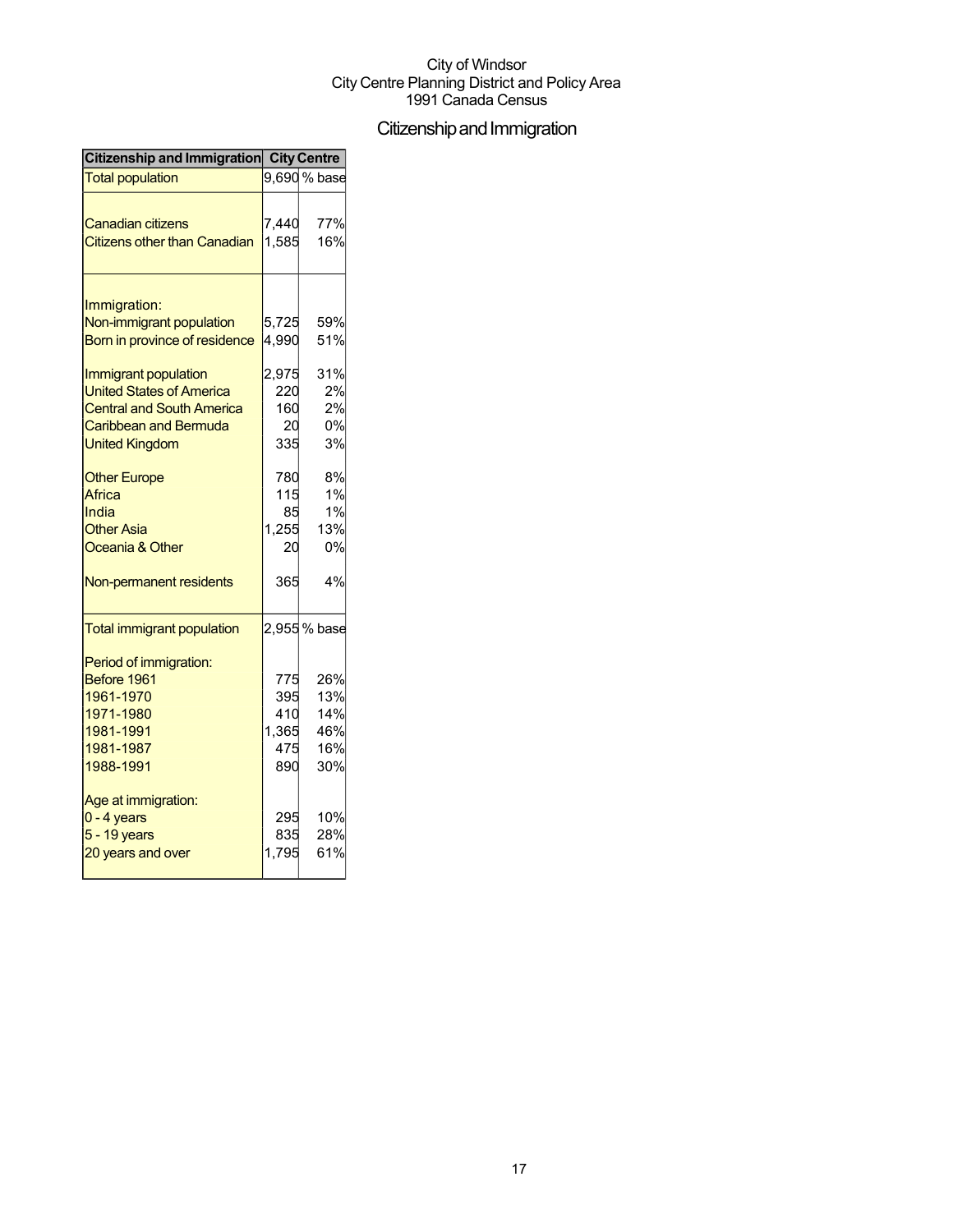## Mobility

| <b>Mobility</b>                                                                                                               | <b>City Centre</b>                  |                                           |
|-------------------------------------------------------------------------------------------------------------------------------|-------------------------------------|-------------------------------------------|
| One-year mobility status:                                                                                                     |                                     |                                           |
| Population 1 year and over                                                                                                    |                                     | 8,820 % base                              |
| Non-movers                                                                                                                    | 6,730                               | 76%                                       |
| <b>Movers</b><br>Intraprovincial movers<br><b>Interprovincial migrants</b><br><b>External migrants</b>                        | 2,090<br>20<br>255                  | 24%<br>1,790 20%<br>0%<br>3%              |
| Five-year mobility status:                                                                                                    |                                     |                                           |
| Population 5 years and over 8,450 % base                                                                                      |                                     |                                           |
| Non-movers                                                                                                                    | 3,575                               | 42%                                       |
| <b>Movers</b><br>Non-migrants<br><b>Migrants</b><br>Internal migrants<br>Intraprovincial migrants<br>Interprovincial migrants | 4,870<br>1,795<br>745<br>575<br>145 | 58%<br>3,085 37%<br>21%<br>9%<br>7%<br>2% |
| <b>External migrants</b>                                                                                                      | 1,070                               | 13%                                       |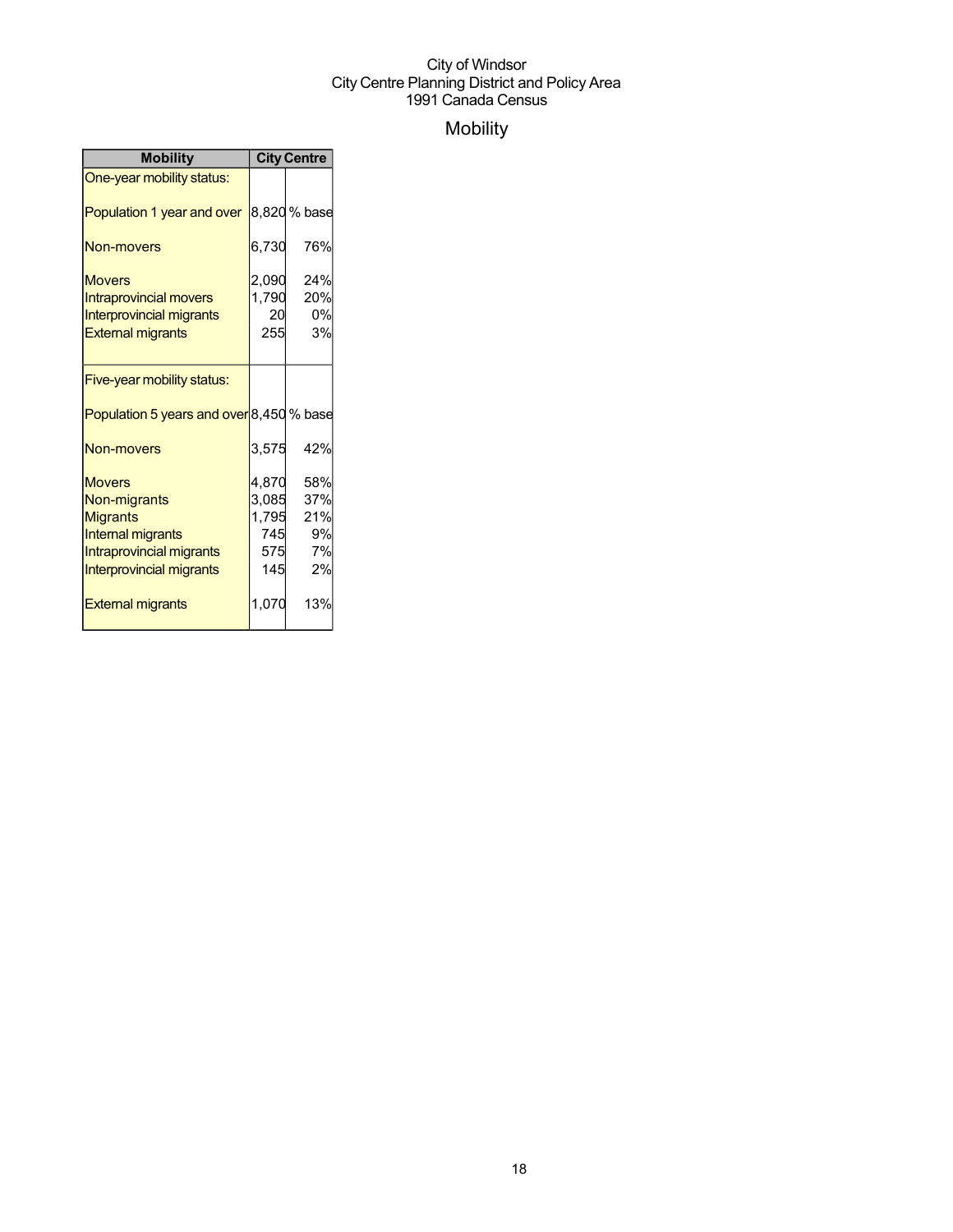## School attendance and Education level

| <b>School attendance and Education level</b>          |       | <b>City Centre</b> |
|-------------------------------------------------------|-------|--------------------|
| Population 15 to 24 years                             |       | 1,320 % base       |
| By school attendance:                                 |       |                    |
| Not attending school                                  | 470   | 36%                |
| <b>Attending school full time</b>                     | 755   | 57%                |
| Attending school part time                            | 85    | 6%                 |
| Population over 15 years                              |       | 7,910 % base       |
| By highest level of schooling:                        |       |                    |
| Less than grade 9                                     | 1,560 | 20%                |
| Grades 9 to 13                                        | 3,045 | 38%                |
| No secondary certificate                              | 2,025 | 26%                |
| With secondary certificate                            | 1,020 | 13%                |
| Trades certificate or diploma                         | 130   | 2%                 |
| Other non-university                                  | 1,530 | 19%                |
| <b>Without certificate</b>                            | 615   | 8%                 |
| <b>With certificate</b>                               | 915   | 12%                |
| University - without degree                           | 825   | 10%                |
| <b>Without certificate</b>                            | 555   | 7%                 |
| <b>With certificate</b>                               | 270   | 3%                 |
| University - with degree                              | 805   | 10%                |
| Total with postsecondary qualifications               |       | 2,130 % base       |
| Educational, recreational and counselling services    | 190   | 9%                 |
| Fine and applied arts                                 | 125   | 6%                 |
| <b>Humanities and related</b>                         | 145   | 7%                 |
| Social sciences and related                           | 250   | 12%                |
| Commerce, management and business administration      | 555   | 26%                |
| Agricultural and biological sciences and technologies | 55    | 3%                 |
| Engineering & applied sciences                        | 80    | 4%                 |
| Engineering & applied science technologies and trades | 315   | 15%                |
| Health professions, sciences and technologies         | 230   | 11%                |
| Mathematics and physical sciences                     | 75    | 4%                 |
| None and all other                                    | 0     | 0%                 |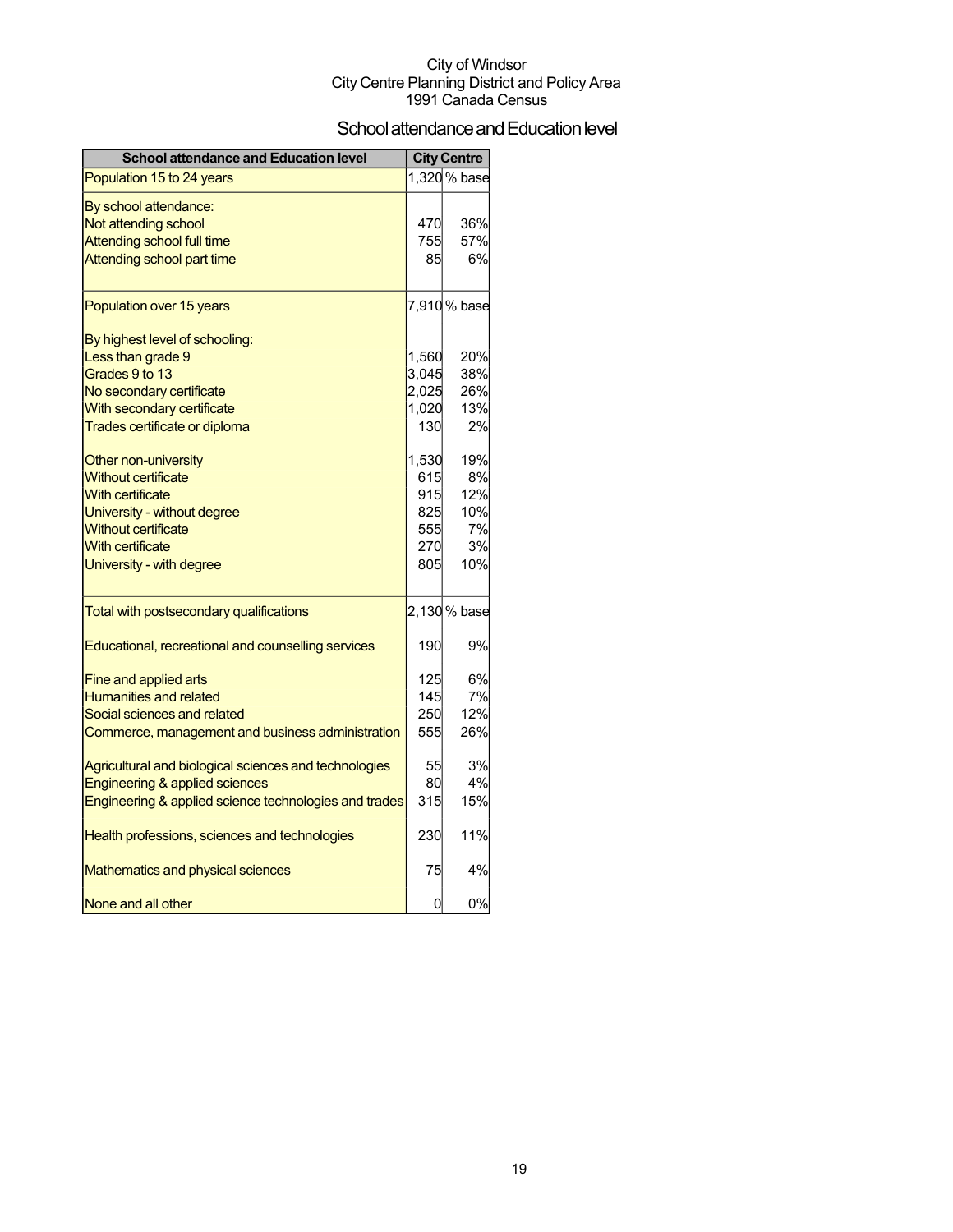## Post-secondary Education by sex

| <b>Post-secondary Education by sex</b>                |     | <b>City Centre</b> |
|-------------------------------------------------------|-----|--------------------|
| Males with postsecondary qualifications               |     | 1,050 % base       |
|                                                       |     |                    |
| Educational, recreational and counselling services    | 20  | 2%                 |
| Fine and applied arts                                 | 60  | 6%                 |
| <b>Humanities and related</b>                         | 70  | 7%                 |
| Social sciences and related                           | 155 | 15%                |
| Commerce, management and business administration      | 210 | 20%                |
| Agricultural and biological sciences and technologies | 45  | 4%                 |
| <b>Engineering &amp; applied sciences</b>             | 70  | 7%                 |
| Engineering & applied science technologies and trades | 285 | 27%                |
| Health professions, sciences and technologies         | 35  | 3%                 |
| Mathematics and physical sciences                     | 40  | 4%                 |
| None and all other                                    | 0   | 0%                 |
| Females with postsecondary qualifications             |     | 1,080 % base       |
| Educational, recreational and counselling services    | 170 | 16%                |
| Fine and applied arts                                 | 65  | 6%                 |
| <b>Humanities and related</b>                         | 75  | 7%                 |
| Social sciences and related                           | 95  | 9%                 |
| Commerce, management and business administration      | 345 | 32%                |
| Agricultural and biological sciences and technologies | 10  | 1%                 |
| Engineering & applied sciences                        | 10  | 1%                 |
| Engineering & applied science technologies and trades | 30  | 3%                 |
| Health professions, sciences and technologies         | 195 | 18%                |
| Mathematics and physical sciences                     | 35  | 3%                 |
| None and all other                                    | 0   | 0%                 |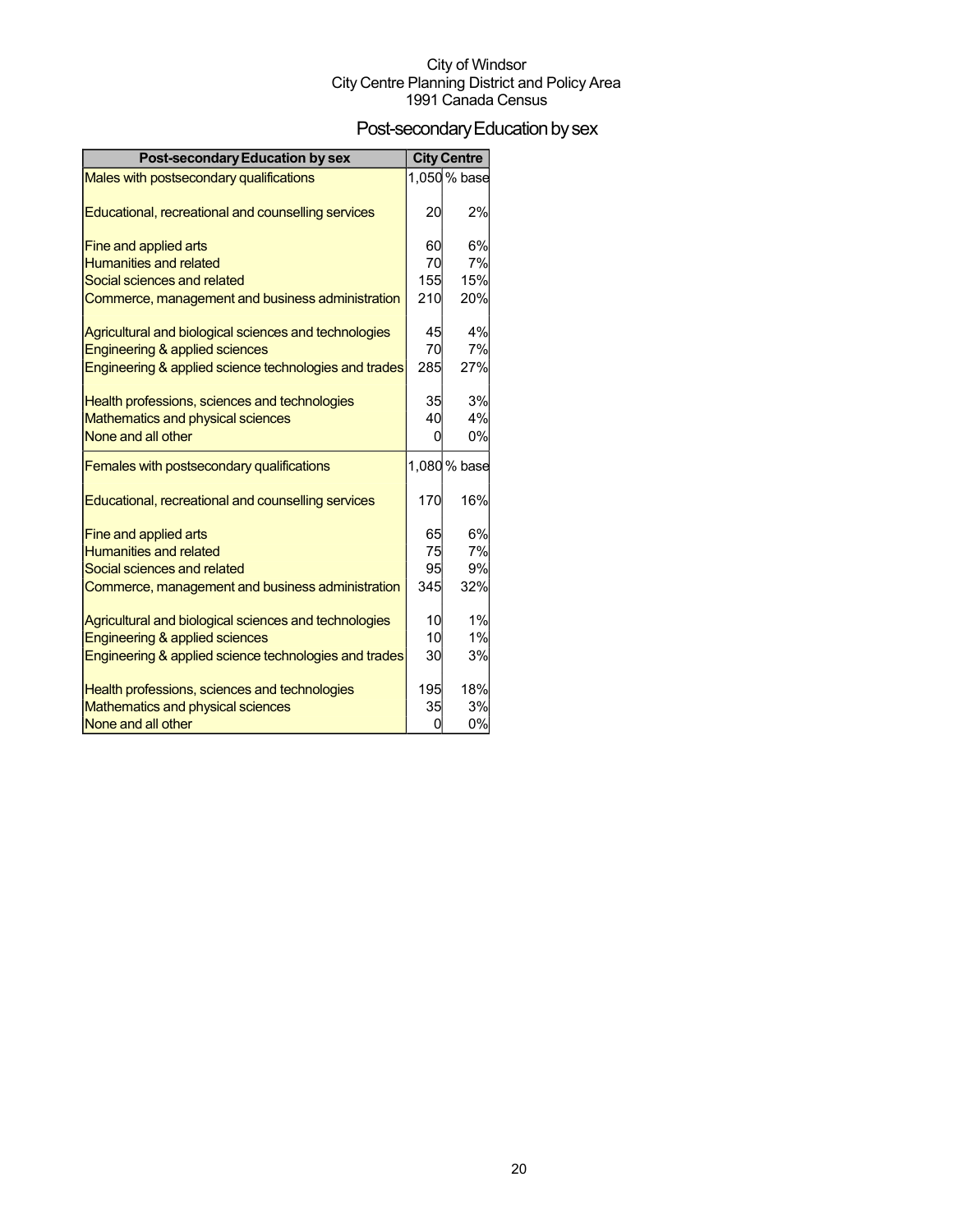## Labour Force

| <b>Labour Force</b>                  | <b>City Centre</b> |              |  |
|--------------------------------------|--------------------|--------------|--|
| Total 15 years and over 7,940 % base |                    |              |  |
| In labour force                      | 3,870              | 49%          |  |
| Employed                             | 3,205              | 40%          |  |
| <b>Unemployed</b>                    | 680                | 9%           |  |
| Not in the labour force              | 4,080              | 51%          |  |
| <b>Unemployment rate</b>             | 18%                |              |  |
| <b>Participation rate</b>            | 49%                |              |  |
| Total 15-24 years                    |                    | 1,350 % base |  |
| In labour force                      | 865                | 64%          |  |
| Employed                             | 690                | 51%          |  |
| <b>Unemployed</b>                    | 175                | 13%          |  |
| Not in the labour force              | 440                | 33%          |  |
| Unemployment rate                    | 20%                |              |  |
| <b>Participation rate</b>            | 64%                |              |  |
| Total 25 years and over 6,600 % base |                    |              |  |
| In labour force                      | 2,985              | 45%          |  |
| Employed                             | 2,510              | 38%          |  |
| <b>Unemployed</b>                    | 500                | 8%           |  |
| Not in the labour force              | 3,595              | 54%          |  |
| Unemployment rate                    | 17%                |              |  |
| <b>Participation rate</b>            | 45%                |              |  |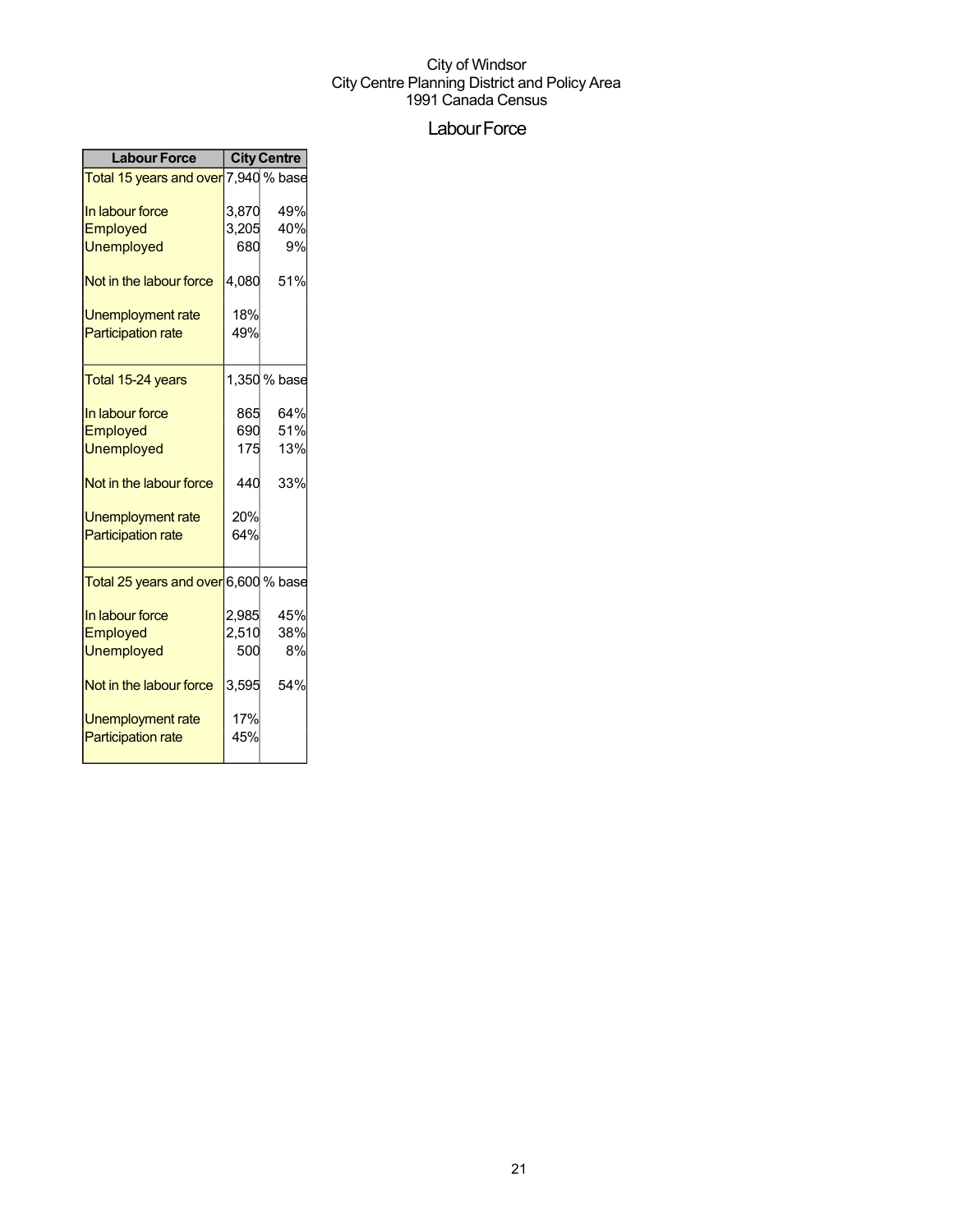## Labour Force - Males

| <b>Labour Force - Males</b>          |       | <b>City Centre</b> |
|--------------------------------------|-------|--------------------|
| Males 15 years and over 3,595 % base |       |                    |
| In labour force                      | 2,140 | 60%                |
| Employed                             | 1,710 | 48%                |
| <b>Unemployed</b>                    | 430   | 12%                |
| Not in the labour force              | 1,475 | 41%                |
| Unemployment rate                    | 20%   |                    |
| <b>Participation rate</b>            | 60%   |                    |
| Males 15-24 years                    |       | 675 % base         |
| In labour force                      | 450   | 67%                |
| Employed                             | 340   | 50%                |
| <b>Unemployed</b>                    | 125   | 19%                |
| Not in the labour force              | 215   | 32%                |
| <b>Unemployment rate</b>             | 28%   |                    |
| <b>Participation rate</b>            | 67%   |                    |
| Males 25 years and over 2,960 % base |       |                    |
| In labour force                      | 1,675 | 57%                |
| Employed                             | 1,375 | 46%                |
| <b>Unemployed</b>                    | 320   | 11%                |
| Not in the labour force              | 1,260 | 43%                |
| Unemployment rate                    | 19%   |                    |
| <b>Participation rate</b>            | 57%   |                    |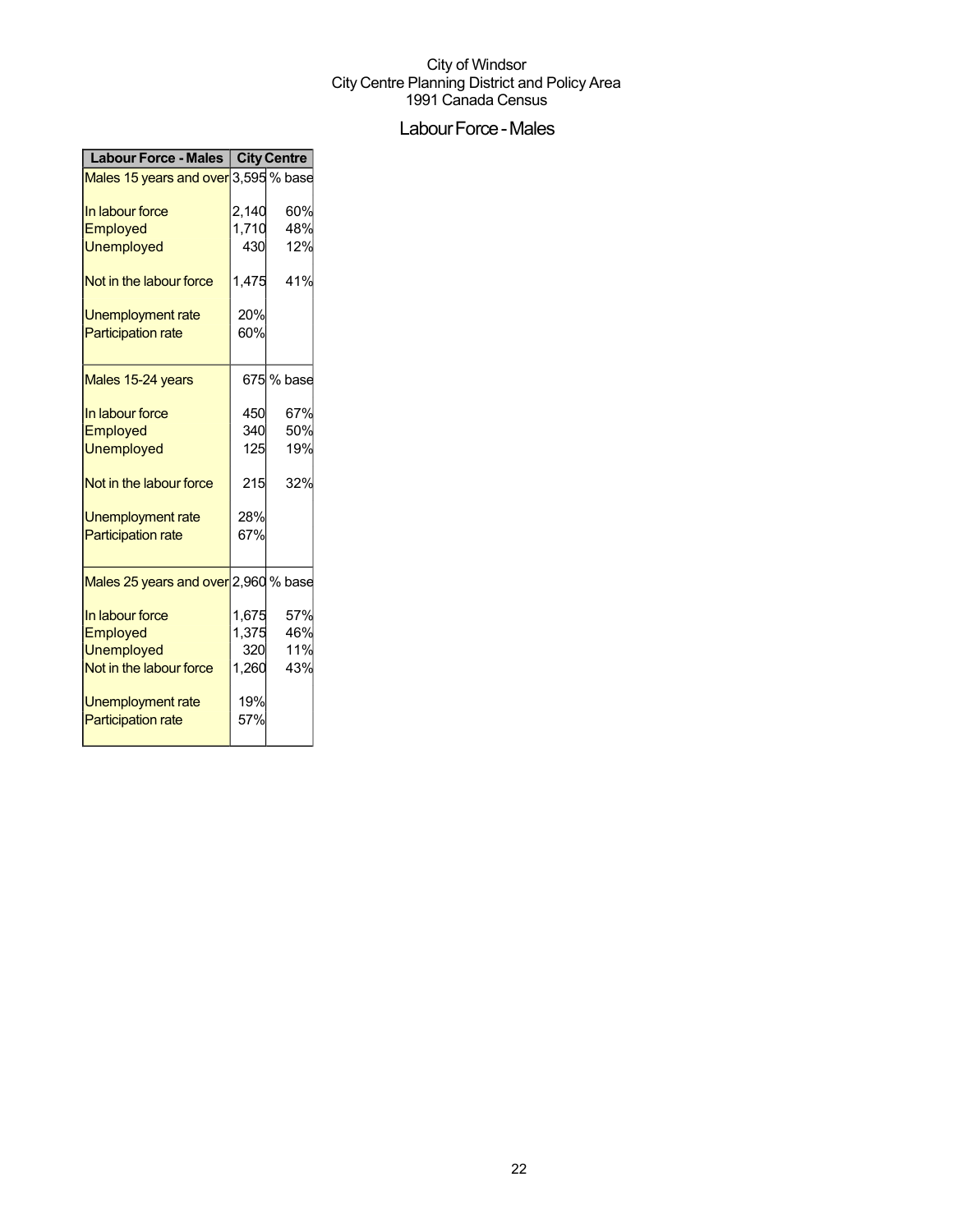## Labour Force - Females

| Labour Force - Females   City Centre   |       |            |  |
|----------------------------------------|-------|------------|--|
| Females 15 years and over 4,320 % base |       |            |  |
|                                        |       |            |  |
| In labour force                        | 1,720 | 40%        |  |
| Employed                               | 1,480 | 34%        |  |
| <b>Unemployed</b>                      | 260   | 6%         |  |
| Not in the labour force                | 2,585 | 60%        |  |
| <b>Unemployment rate</b>               | 15%   |            |  |
| <b>Participation rate</b>              | 40%   |            |  |
| Females 15-24 years                    |       | 685 % base |  |
| In labour force                        | 420   | 61%        |  |
| Employed                               | 345   | 50%        |  |
| <b>Unemployed</b>                      | 85    | 12%        |  |
| Not in the labour force                | 235   | 34%        |  |
| Unemployment rate                      | 20%   |            |  |
| <b>Participation rate</b>              | 61%   |            |  |
| Females 25 years and over 3,660 % base |       |            |  |
| In labour force                        | 1,335 | 36%        |  |
| Employed                               | 1,130 | 31%        |  |
| <b>Unemployed</b>                      | 190   | <b>5%</b>  |  |
| Not in the labour force                | 2,335 | 64%        |  |
| <b>Unemployment rate</b>               | 14%   |            |  |
| <b>Participation rate</b>              | 36%   |            |  |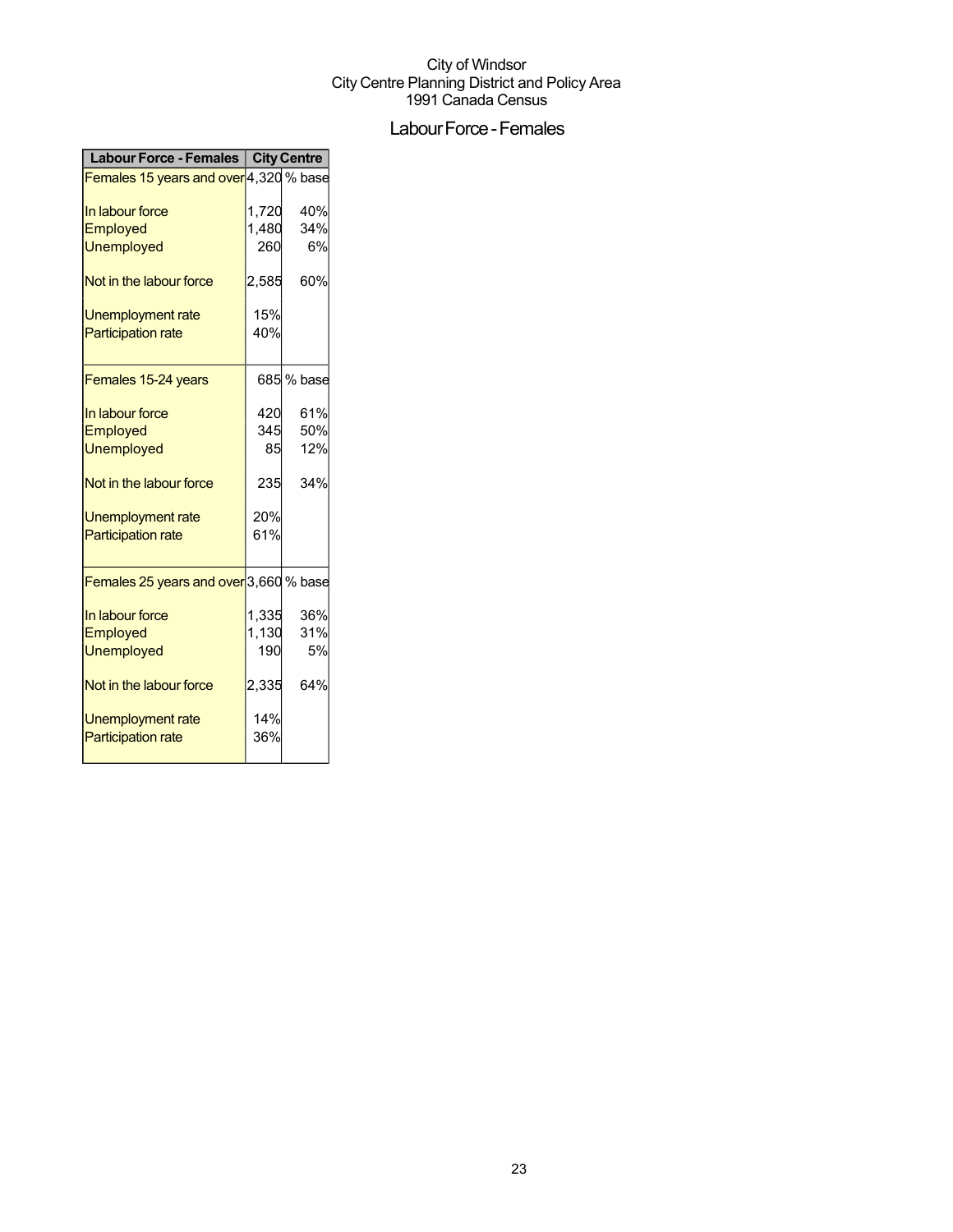## Labour Force - Females with Children

| <b>Labour Force - Females with Children</b>                    |       | <b>City Centre</b> |
|----------------------------------------------------------------|-------|--------------------|
| Females, 15 years and older, no children at home               |       | 3,290 % base       |
| In the labour force                                            | 1,270 | 39%                |
| Employed                                                       | 1,115 | 34%                |
| <b>Unemployed</b>                                              | 150   | 5%                 |
| Not in the labour force                                        | 2,035 | 62%                |
| Unemployment rate                                              | 12%   |                    |
| <b>Participation rate</b>                                      | 39%   |                    |
| Females 15 years and older with children at home               |       | 995 % base         |
| In the labour force                                            | 495   | 50%                |
| Employed                                                       | 380   | 38%                |
| <b>Unemployed</b>                                              | 120   | 12%                |
| Not in the labour force                                        | 515   | 52%                |
| Unemployment rate                                              | 24%   |                    |
| <b>Participation rate</b>                                      | 50%   |                    |
| Females with children under 6 years only                       |       | 270 % base         |
| In the labour force                                            | 130   | 48%                |
| Employed                                                       | 100   | 37%                |
| <b>Unemployed</b>                                              | 40    | 15%                |
| Not in the labour force                                        | 150   | 56%                |
| Unemployment rate                                              | 31%   |                    |
| <b>Participation rate</b>                                      | 48%   |                    |
| Females with children under 6 and children six years and older |       | 135 % base         |
| In the labour force                                            | 60    | 44%                |
| Employed                                                       | 10    | 7%                 |
| <b>Unemployed</b>                                              | 35    | 26%                |
| Not in the labour force                                        | 95    | 70%                |
| Unemployment rate                                              | 58%   |                    |
| <b>Participation rate</b>                                      | 44%   |                    |
| Females with children over 6 years only                        |       | 585 % base         |
| In the labour force                                            | 295   | 50%                |
| Employed                                                       | 245   | 42%                |
| <b>Unemployed</b>                                              | 50    | 9%                 |
| Not in the labour force                                        | 305   | 52%                |
| <b>Unemployment rate</b>                                       | 17%   |                    |
| <b>Participation rate</b>                                      | 50%   |                    |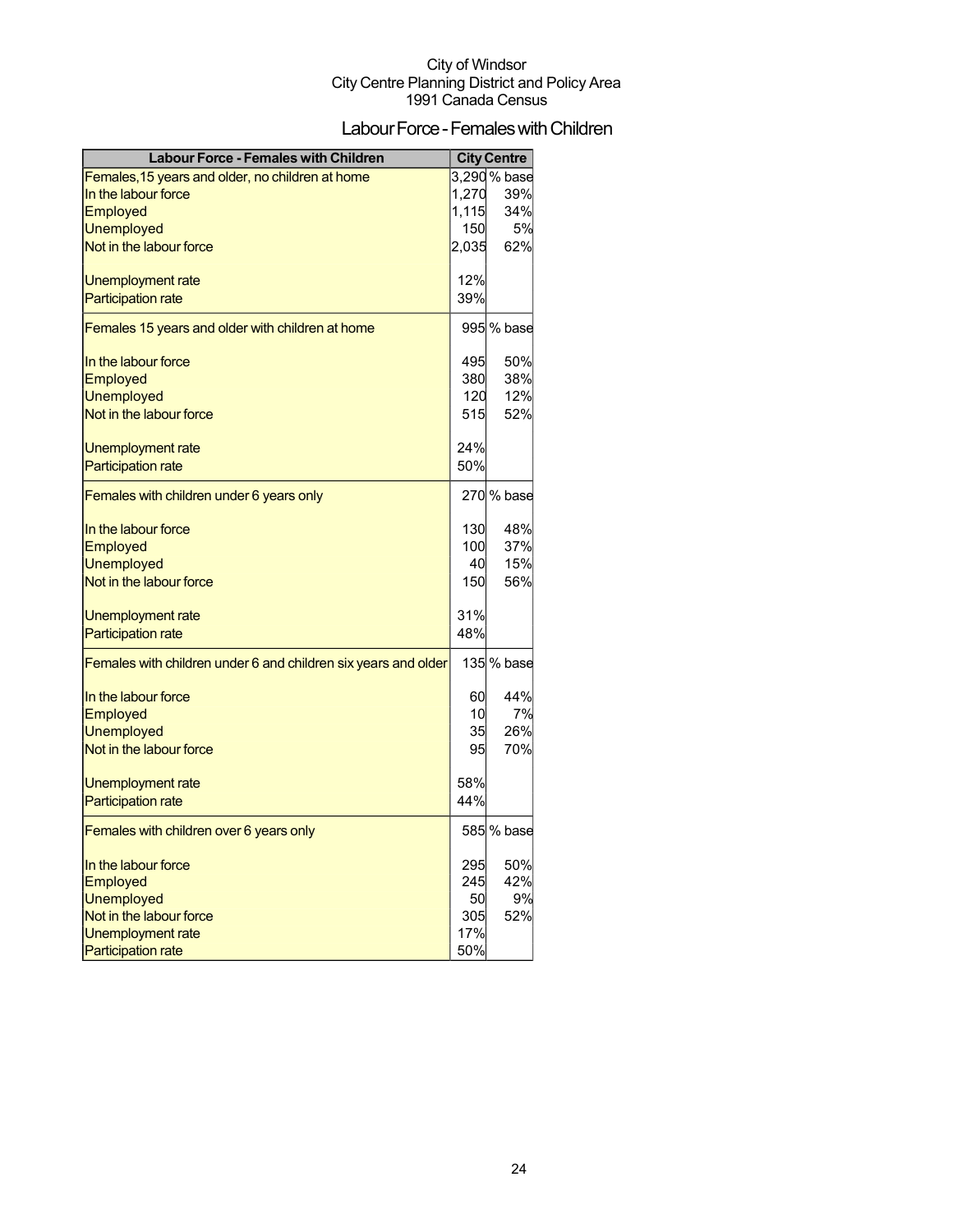## Fertility

| <b>Fertility</b>                                                          |       | <b>City Centre</b> |
|---------------------------------------------------------------------------|-------|--------------------|
| Ever-married women 15 years and older, by children ever born 3,095 % base |       |                    |
|                                                                           |       |                    |
| No child                                                                  | 630   | 20%                |
| 1 child                                                                   | 600   | 19%                |
| 2 children                                                                | 620   | 20%                |
| 3 children                                                                | 525   | 17%                |
| 4 or more children                                                        | 725   | 23%                |
| Children ever-born per 1000                                               | 2,354 |                    |
| Ever-married women 15-44 years                                            | 1,000 |                    |
| Children ever-born per 1000                                               | 1,388 |                    |
| Single women 15 years and over                                            | 1,215 |                    |
| Children ever-born per 1000                                               | 314   |                    |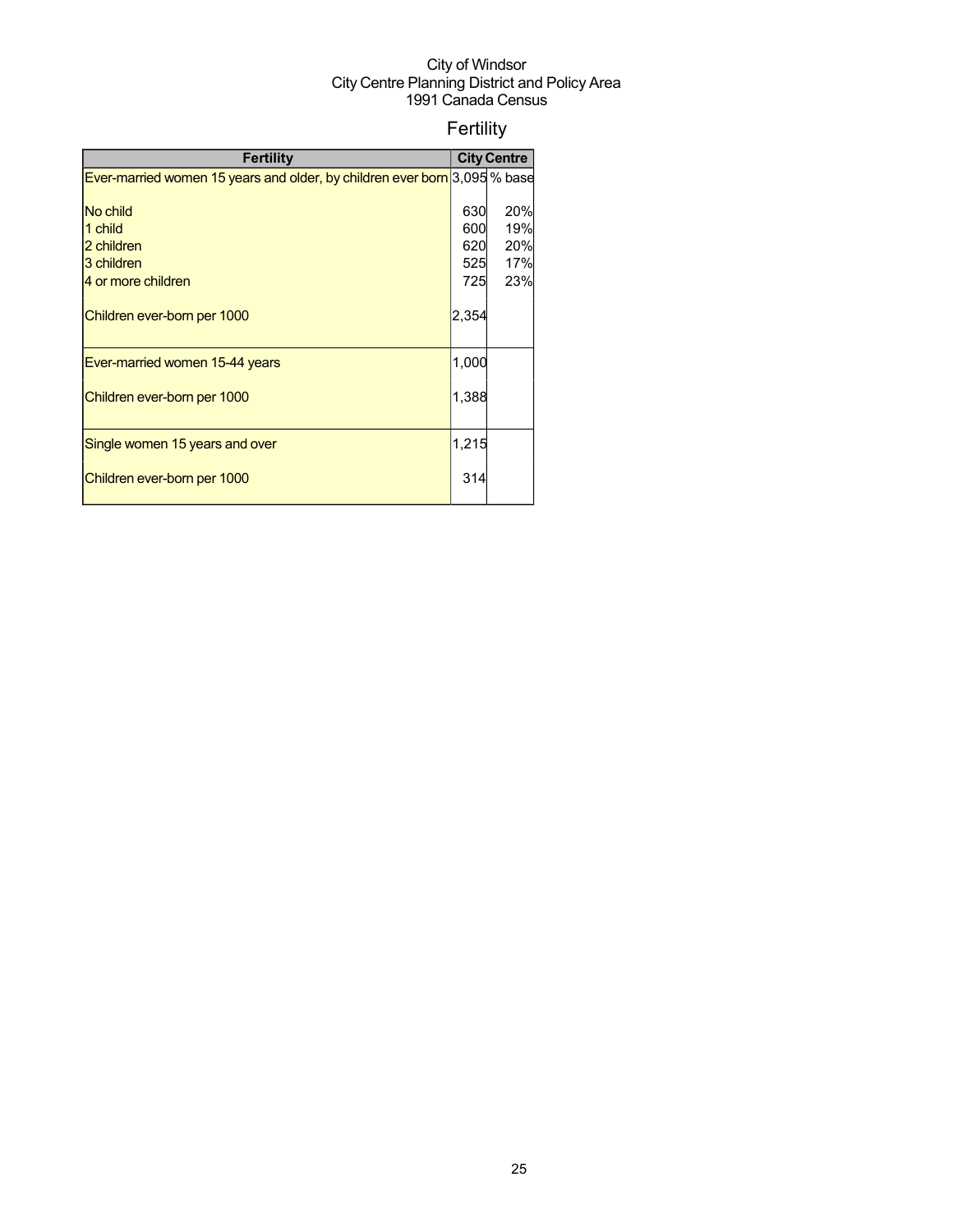## Industry

| <b>Industry</b>                                    | <b>City Centre</b> |     |
|----------------------------------------------------|--------------------|-----|
| Total labour force 15 years and older 3,870 % base |                    |     |
| <b>Total for all industries</b>                    | 3,715              | 96% |
| <b>Agriculture and related</b>                     | 20                 | 1%  |
| <b>Fishing and trapping</b>                        |                    | 0%  |
| <b>Logging and forestry</b>                        |                    | 0%  |
| Mining, quarrying & oil wells                      |                    | 0%  |
| Manufacturing                                      | 715                | 18% |
| Construction                                       | 120                | 3%  |
| <b>Transportation and storage</b>                  | 75                 | 2%  |
| <b>Communication and utilities</b>                 | 70                 | 2%  |
| <b>Wholesale trade</b>                             | 185                | 5%  |
| <b>Retail trade</b>                                | 490                | 13% |
| <b>Finance and insurance</b>                       | 115                | 3%  |
| Real estate and insurance agents                   | 80                 | 2%  |
| <b>Business service</b>                            | 175                | 5%  |
| Government service                                 | 255                | 7%  |
| <b>Educational service</b>                         | 220                | 6%  |
| <b>Health and social service</b>                   | 345                | 9%  |
| Accommodation & food service                       | 475                | 12% |
| Other service industries                           | 245                | 6%  |
|                                                    |                    |     |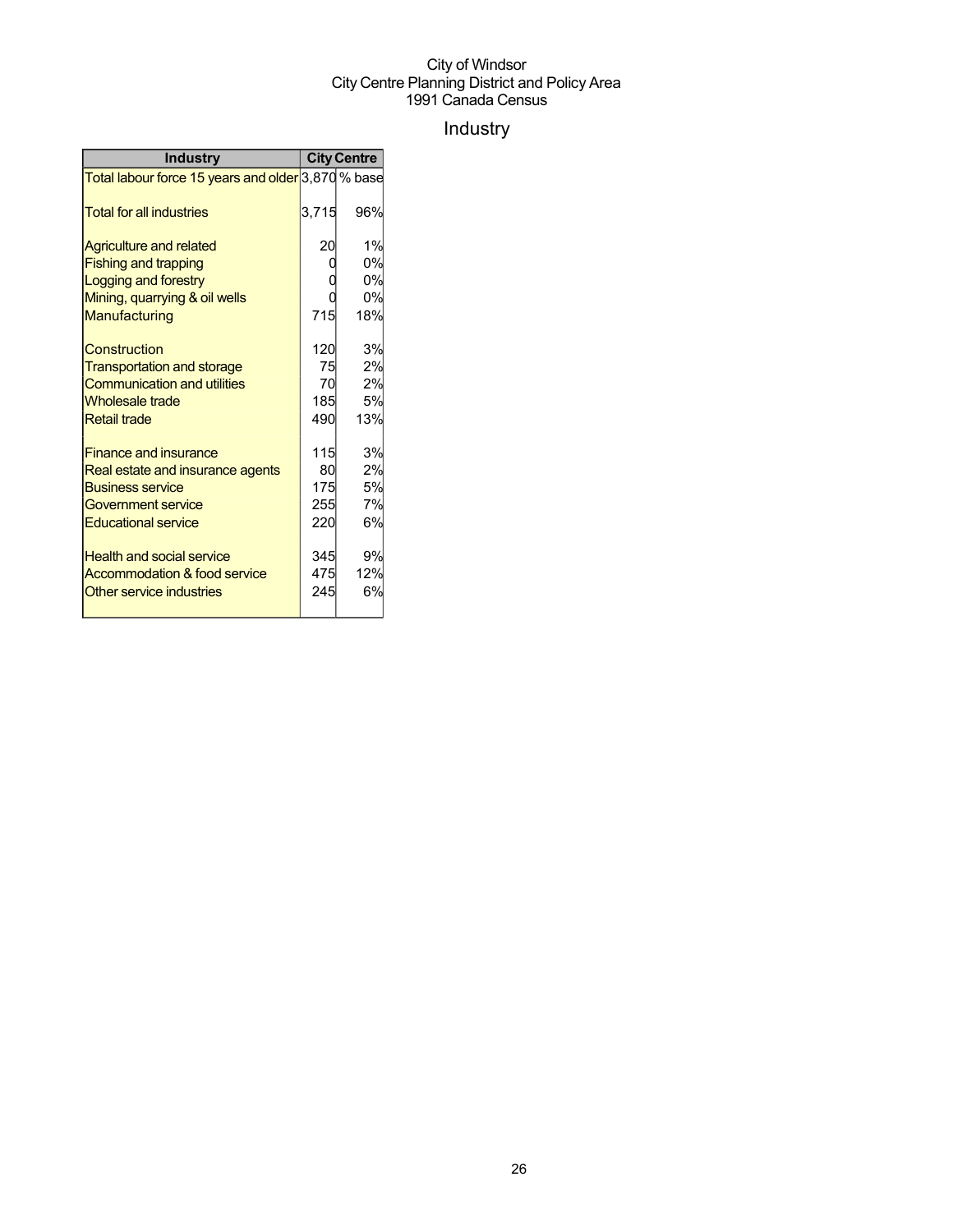## **Occupation**

| <b>Occupation</b>                             |     | <b>City Centre</b> |
|-----------------------------------------------|-----|--------------------|
| <b>Total for all occupations</b>              |     | 3,710 % base       |
|                                               |     |                    |
| <b>Managerial and administrative</b>          | 390 | 11%                |
| Natural sciences, engineering and mathematics | 135 | 4%                 |
| Social sciences & related                     | 110 | 3%                 |
| <b>Religion</b>                               | 0   | 0%                 |
| <b>Teaching and related</b>                   | 90  | 2%                 |
| Medicine and health                           | 165 | 4%                 |
| Art, literary, recreational                   | 90  | 2%                 |
| <b>Clerical and related</b>                   | 630 | 17%                |
| <b>Sales</b>                                  | 260 | 7%                 |
| <b>Service</b>                                | 700 | 19%                |
| Farming, horticultural and animal husbandry   | 10  | 0%                 |
| Fishing, trapping and related                 | 0   | 0%                 |
| <b>Forestry and logging</b>                   | 10  | 0%                 |
| Mining, quarrying, oil & gas                  | 0   | 0%                 |
| Processing                                    | 50  | 1%                 |
| <b>Machining and related</b>                  | 145 | 4%                 |
| Product fabricating, assembly and repairing   | 310 | 8%                 |
| <b>Construction trades</b>                    | 120 | 3%                 |
| <b>Transport equipment operating</b>          | 105 | 3%                 |
| Material handling & related                   | 80  | 2%                 |
| Other crafts, equipment operating             | 10  | 0%                 |
| Occupations not elsewhere classified          | 85  | 2%                 |
|                                               |     |                    |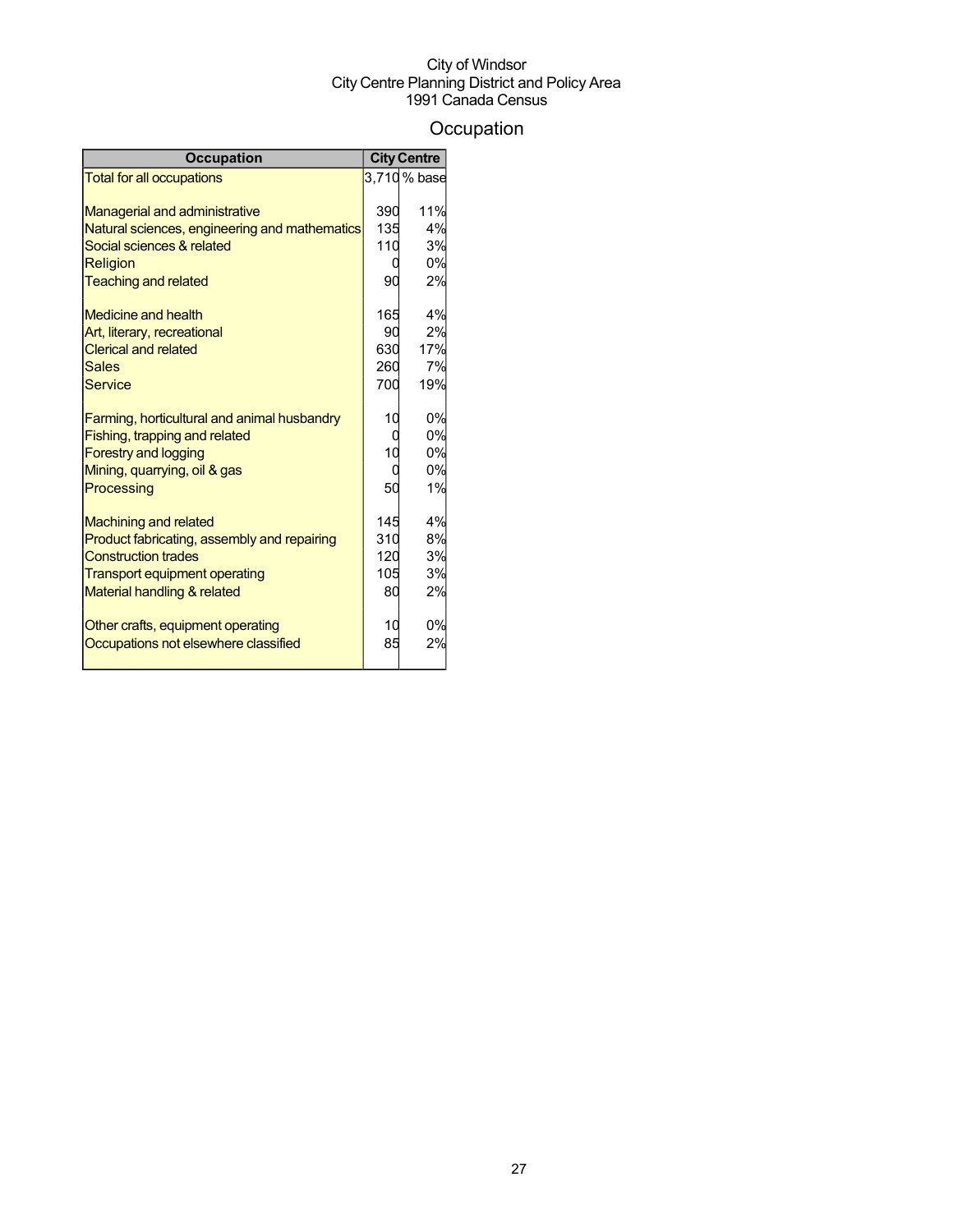## Occupation-Males

| <b>Occupation - Males</b>                     |     | <b>City Centre</b> |
|-----------------------------------------------|-----|--------------------|
| Males, all occupations                        |     | 2,045 % base       |
|                                               |     |                    |
| Managerial, administrative                    | 250 | 12%                |
| Natural sciences, engineering and mathematics | 125 | 6%                 |
| Social sciences & related                     | 60  | 3%                 |
| Religion                                      |     | 0%                 |
| <b>Teaching and related</b>                   | 35  | 2%                 |
| <b>Medicine and health</b>                    | 40  | 2%                 |
| Art, literary, recreational                   | 70  | 3%                 |
| <b>Clerical and related</b>                   | 125 | 6%                 |
| <b>Sales</b>                                  | 110 | 5%                 |
| <b>Service</b>                                | 370 | 18%                |
| Farming, horticultural and animal husbandry   |     | 0%                 |
| Fishing, trapping and related                 |     | 0%                 |
| <b>Forestry and logging</b>                   | 10  | 0%                 |
| Mining, quarrying, oil & gas                  |     | 0%                 |
| Processing                                    | 50  | 2%                 |
| <b>Machining and related</b>                  | 125 | 6%                 |
| Product fabricating, assembly and repairing   | 270 | 13%                |
| <b>Construction trades</b>                    | 120 | 6%                 |
| <b>Transport equipment operating</b>          | 105 | 5%                 |
| Material handling & related                   | 60  | 3%                 |
| Other crafts, equipment operating             |     | 0%                 |
| Occupations not elsewhere classified          | 75  | 4%                 |
|                                               |     |                    |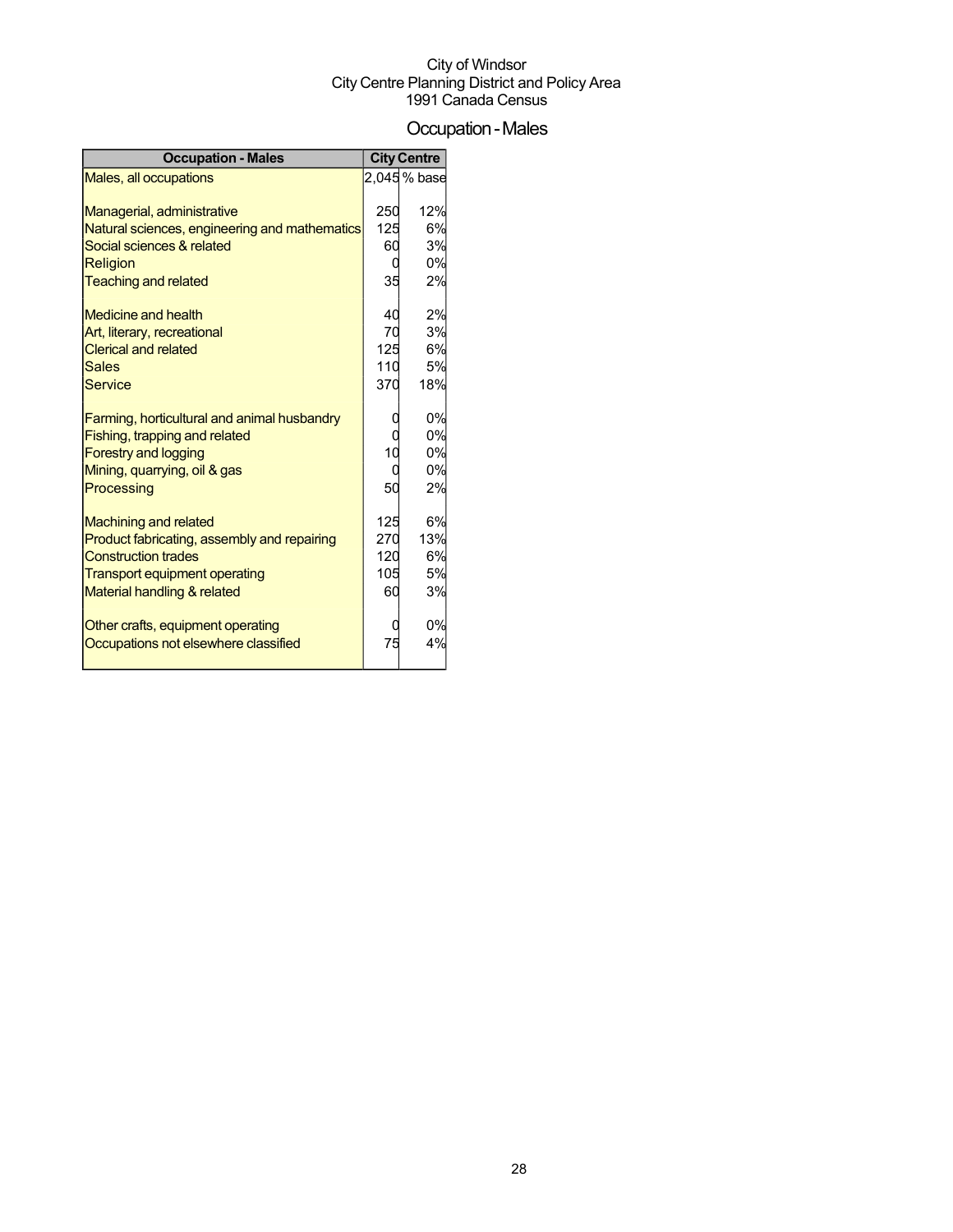## Occupation-Females

| <b>Occupation - Females</b>                   |     | <b>City Centre</b> |
|-----------------------------------------------|-----|--------------------|
| Females, all occupations                      |     | 1,665 % base       |
|                                               |     |                    |
| Managerial, administrative                    | 140 | 8%                 |
| Natural sciences, engineering and mathematics | 10  | 1%                 |
| Social sciences & related                     | 50  | 3%                 |
| <b>Religion</b>                               |     | 0%                 |
| <b>Teaching and related</b>                   | 55  | 3%                 |
| <b>Medicine and health</b>                    | 125 | 8%                 |
| Art, literary, recreational                   | 20  | 1%                 |
| <b>Clerical and related</b>                   | 505 | 30%                |
| <b>Sales</b>                                  | 150 | 9%                 |
| <b>Service</b>                                | 330 | 20%                |
|                                               |     |                    |
| Farming, horticultural and animal husbandry   | 10  | 1%                 |
| Fishing, trapping and related                 |     | 0%                 |
| <b>Forestry and logging</b>                   |     | 0%                 |
| Mining, quarrying, oil & gas                  |     | 0%                 |
| Processing                                    |     | 0%                 |
| <b>Machining and related</b>                  | 20  | 1%                 |
| Product fabricating, assembly and repairing   | 40  | 2%                 |
| <b>Construction trades</b>                    |     | 0%                 |
| <b>Transport equipment operating</b>          |     | 0%                 |
| Material handling & related                   | 20  | 1%                 |
|                                               |     |                    |
| Other crafts, equipment operating             | 10  | 1%                 |
| Occupations not elsewhere classified          | 10  | 1%                 |
|                                               |     |                    |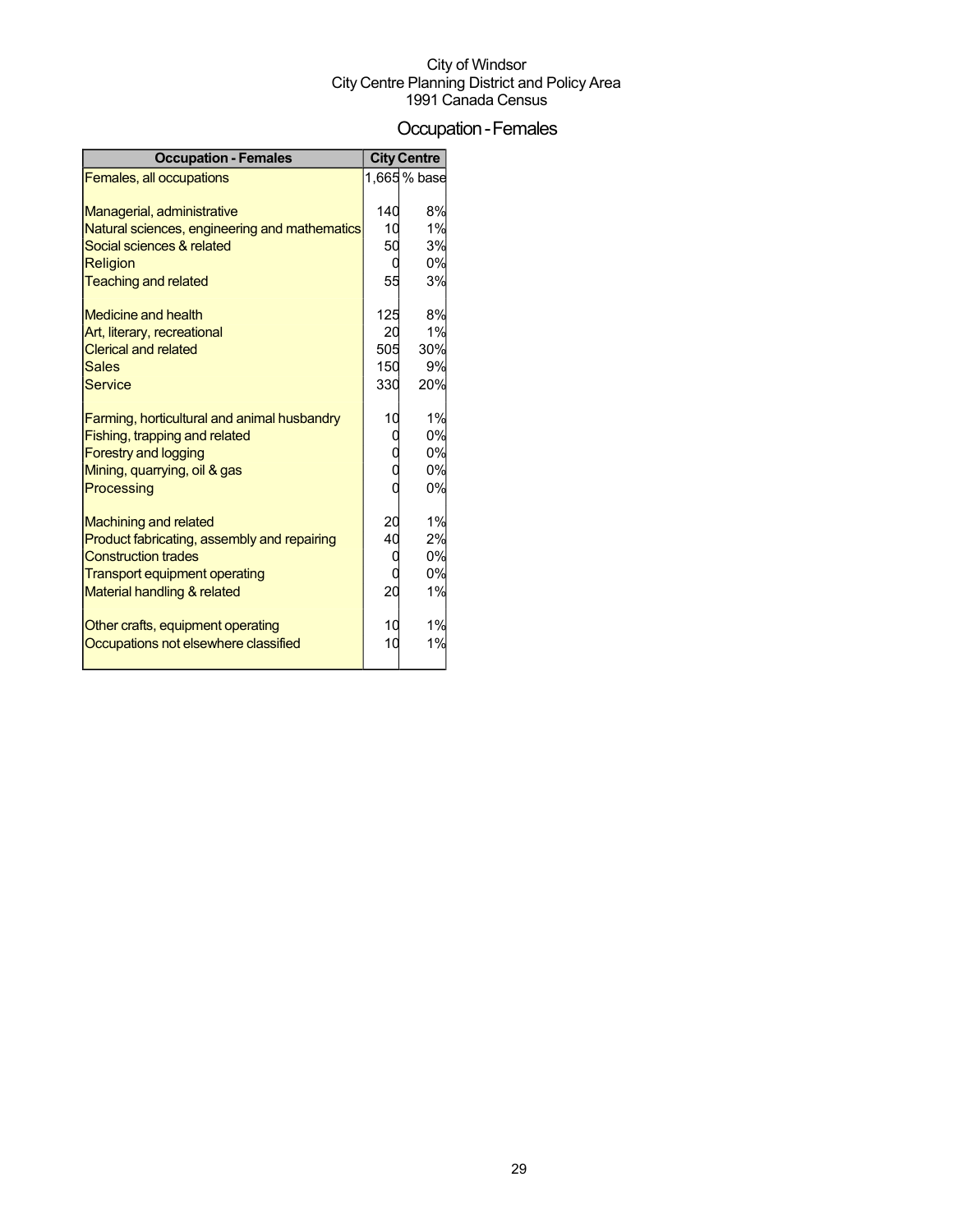## ClassofWorker

| <b>Class of Worker</b>               | <b>City Centre</b> |              |  |
|--------------------------------------|--------------------|--------------|--|
| <b>Total - All classes of worker</b> |                    | 3,700 % base |  |
| <b>Paid workers</b>                  | 3,575              | 97%          |  |
| <b>Employees</b>                     | 3,485              | 94%          |  |
| Self-employed (incorporated)         | 60                 | 2%           |  |
| Self-employed (unincorporated)       | 100                | 3%           |  |
| <b>Unpaid family workers</b>         | 20                 | 1%           |  |
| Males - All classes of worker        |                    | 2,040 % base |  |
| <b>Paid workers</b>                  | 1.945              | 95%          |  |
| <b>Employees</b>                     | 1,900              | 93%          |  |
| Self-employed (incorporated)         | 50                 | 2%           |  |
| Self-employed (unincorporated)       | 80                 | 4%           |  |
| <b>Unpaid family workers</b>         |                    | 0%           |  |
| <b>Females - All classes</b>         |                    | 1,660 % base |  |
| <b>Paid workers</b>                  | 1,630              | 98%          |  |
| <b>Employees</b>                     | 1,585              | 95%          |  |
| Self-employed (incorporated)         | 10                 | 1%           |  |
| Self-employed (unincorporated)       | 20                 | 1%           |  |
| <b>Unpaid family workers</b>         | 20                 | 1%           |  |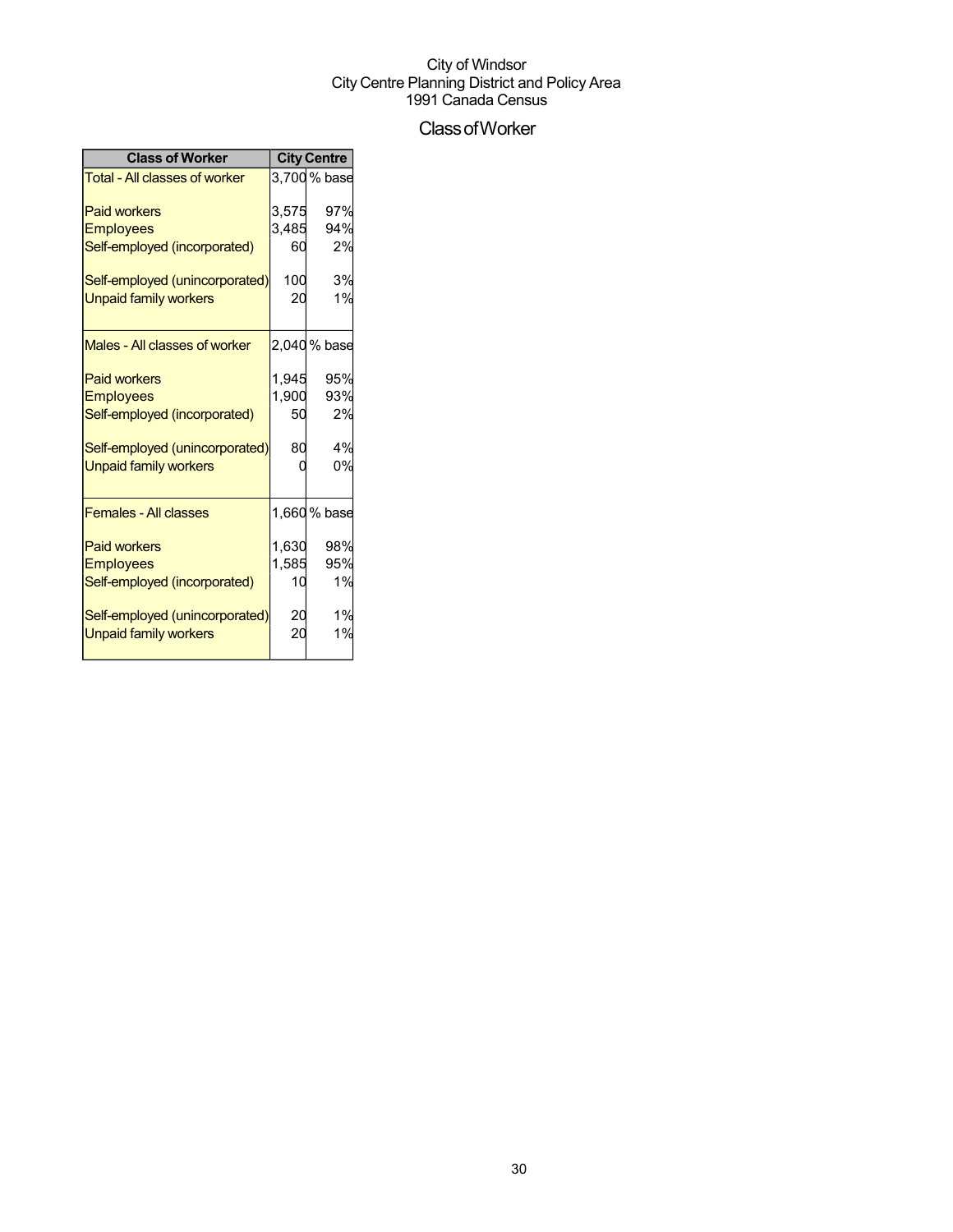## Place of Work

| <b>Place of Work</b>                                                |                  | <b>City Centre</b> |
|---------------------------------------------------------------------|------------------|--------------------|
| <b>Total in labour force</b>                                        |                  | $3,195\,\%$ base   |
| Usual place of work:                                                | 2,955            | 92%                |
| In Census Sub-division of residence 2,695                           |                  | 84%                |
| In different Census Sub-division<br>In Census Division of residence | 175<br>160       | 5%<br>5%           |
| At home<br><b>Outside Canada</b><br>No usual place of work          | 100<br>175<br>10 | 3%<br>5%<br>0%     |
| <b>Males in labour force</b>                                        |                  | 1,715% base        |
| Usual place of work:                                                | 1.590            | 93%                |
| In Census Sub-division of residence 1,435                           |                  | 84%                |
| In different Census Sub-division<br>In Census Division of residence | 130<br>90        | 8%<br>5%           |
| At home<br><b>Outside Canada</b><br>No usual place of work          | 50<br>85<br>10   | 3%<br>5%<br>1%     |
| <b>Females in labour force</b>                                      |                  | 1,480 % base       |
| Usual place of work:                                                | 1,365            | 92%                |
| In Census Sub-division of residence 1,260                           |                  | 85%                |
| In different Census Sub-division<br>In Census Division of residence | 45<br>70         | 3%<br>5%           |
| At home<br><b>Outside Canada</b><br>No usual place of work          | 50<br>90<br>0    | 3%<br>6%<br>0%     |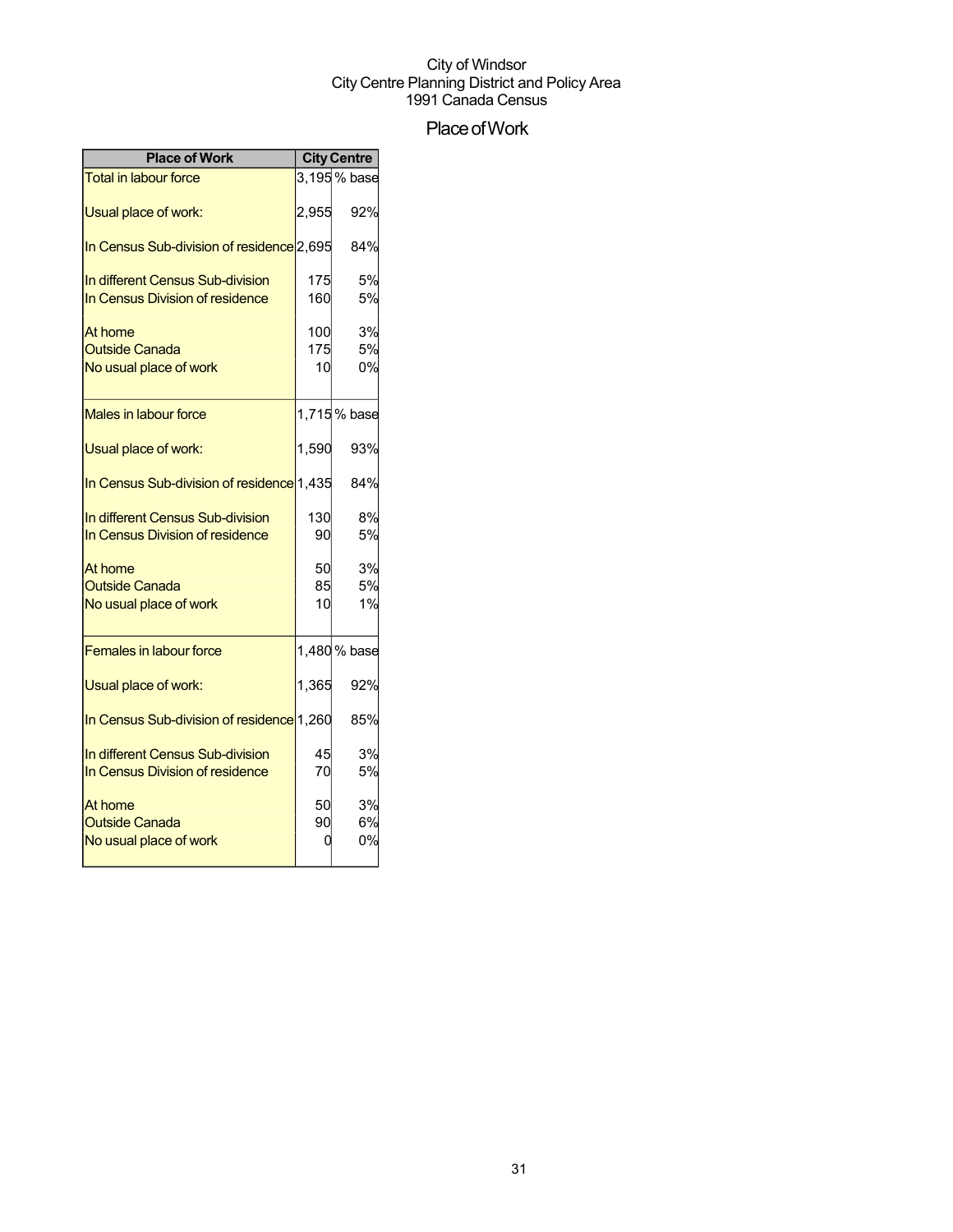## Families in Labour Force

| <b>Families in Labour Force</b>                                                                                                                                              | <b>City Centre</b>              |                                        |  |
|------------------------------------------------------------------------------------------------------------------------------------------------------------------------------|---------------------------------|----------------------------------------|--|
| Census families in private<br>households                                                                                                                                     |                                 | 1,880% base                            |  |
| Married & common-law families 1,335<br>No member in labour force<br>Some members in labour force<br>One member only<br>Two or more members<br><b>Couples in labour force</b> | 365<br>985<br>295<br>685<br>635 | 71%<br>19%<br>52%<br>16%<br>36%<br>34% |  |
| Lone-parent families<br>No member in labour force<br>Some members in labour force<br>Parent in labour force                                                                  | 510<br>215<br>290<br>230        | 27%<br>11%<br>15%<br>12%               |  |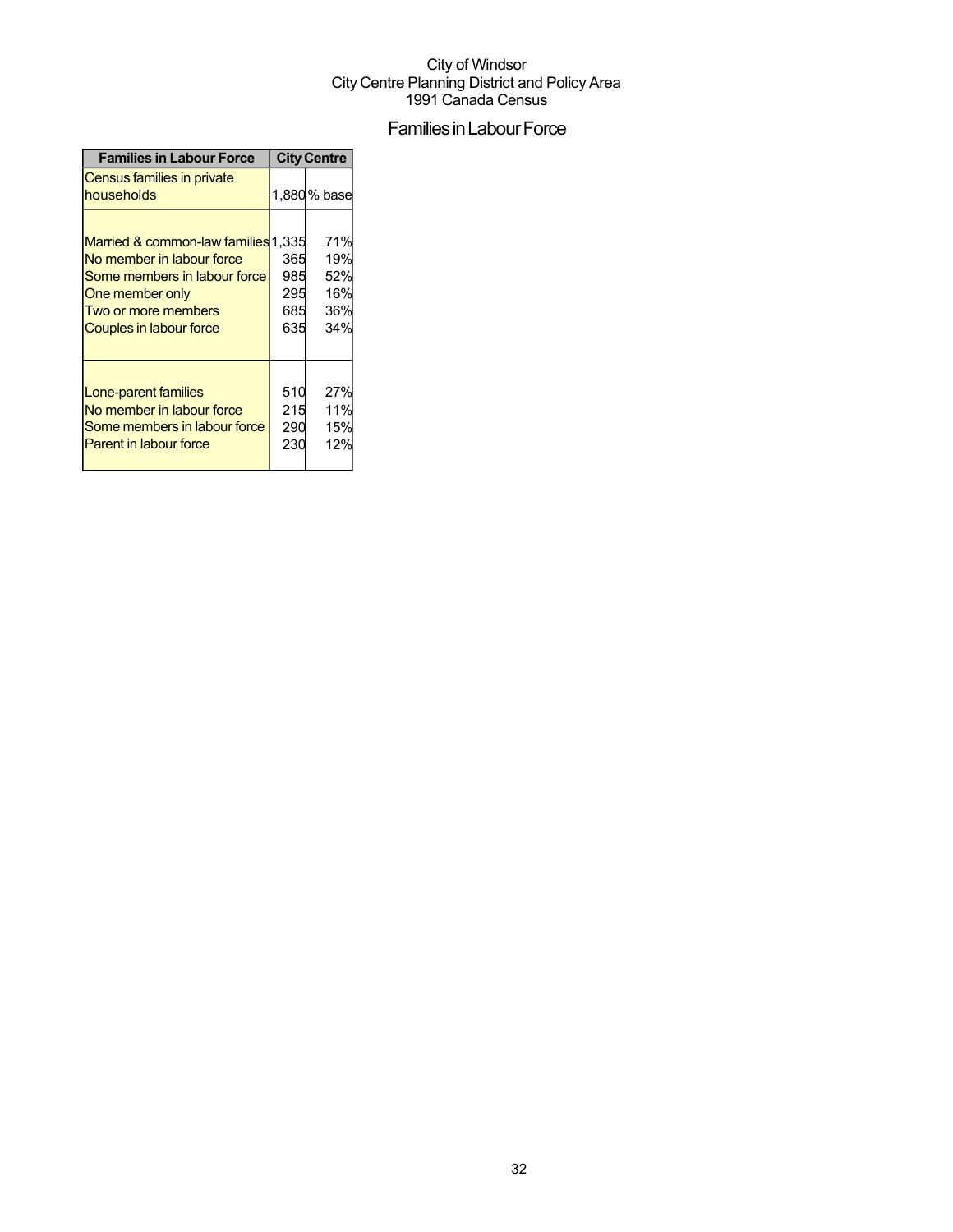## Income - full and part-time employment

| Income - full and part-time employment City Centre |             |
|----------------------------------------------------|-------------|
| <b>Males and females</b>                           |             |
| Worked full year, full time                        | 375         |
| Average employment income                          | \$28,027    |
| Aggregate income (000)                             | \$10,510    |
| Worked part year or part time                      | 680         |
| Average employment income                          | \$11,669    |
| Aggregate income (000)                             | \$7,935     |
| <b>Males</b>                                       |             |
| Worked full year, full time                        | 255         |
| Average employment income                          | \$28,357    |
| Aggregate income (000)                             | \$7,231     |
| Worked part year or part time                      | 360         |
| Average employment income                          | \$12,778    |
| Aggregate income (000)                             | \$4,600     |
| <b>Females</b>                                     |             |
| Worked full year, full time                        | 120         |
| Average employment income                          | \$27,325    |
| Aggregate income (000)                             | \$3,279     |
| Worked part year or part time                      | 320         |
| Average employment income                          | \$10,422    |
| Aggregate income (000)                             | \$3,335,000 |
|                                                    |             |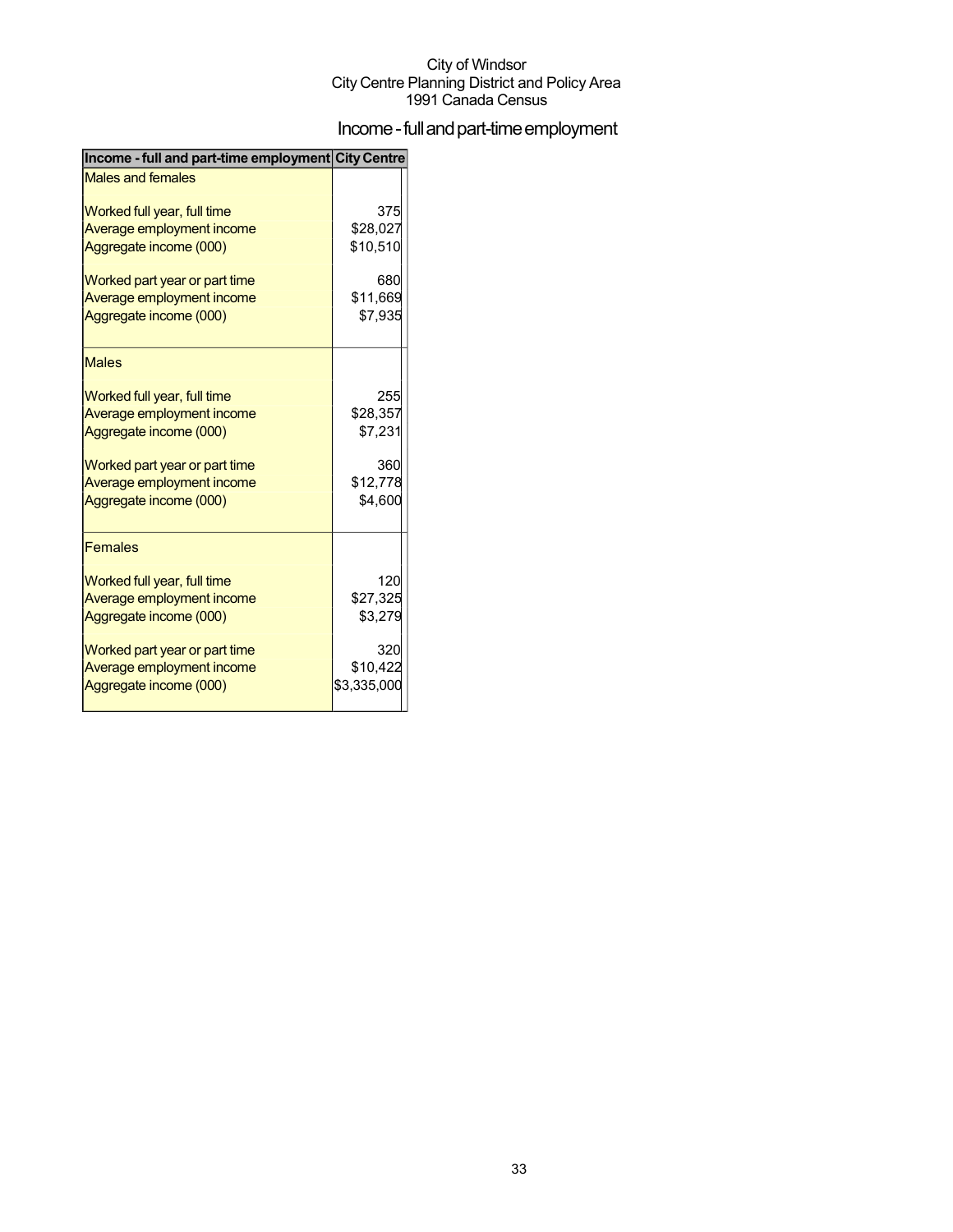## Income - Individual Source of Income

| Income - Individual<br><b>Source of Income</b> | <b>City Centre</b> |                            |
|------------------------------------------------|--------------------|----------------------------|
| Total 15 years and over with income            |                    | 6,245% base                |
| <b>Under \$7,500</b><br>\$7,500 - \$14,999     |                    | 1,42022.70%<br>2,17534.80% |
| \$15,000 - \$29,999                            |                    | 1,51024.20%                |
| \$30,000 and over                              |                    | 1,08517.40%                |
| Average income                                 | \$18,375           |                            |
| Aggregate income (000)                         | \$114,753          |                            |
| <b>Median income</b>                           | \$14,488           |                            |
| Males 15 years and over with income            |                    | 2,735% base                |
| <b>Under \$7,500</b>                           |                    | 525 19.20%                 |
| \$7,500 - \$14,999                             |                    | 78028.50%                  |
| \$15,000 - \$29,999                            |                    | 73026.70%                  |
| \$30,000 and over                              |                    | 69025.20%                  |
| Average income                                 | \$22,261           |                            |
| Aggregate income (000)                         | \$60,884           |                            |
| <b>Median income</b>                           | \$17,964           |                            |
| Females 15 years and over with income          |                    | 3,510% base                |
| <b>Under \$7,500</b>                           |                    | 89525.50%                  |
| \$7,500 - \$14,999                             |                    | 1,39539.70%                |
| \$15,000 - \$29,999                            |                    | 78022.20%                  |
| \$30,000 and over                              |                    | 39511.30%                  |
| Average income                                 | \$15,347           |                            |
| Aggregate income (000)                         | \$53,869           |                            |
| <b>Median income</b>                           | \$11,779           |                            |
| Source of total income:                        |                    |                            |
| <b>Employment income</b>                       | 50%                |                            |
| Government transfer payments                   | 15%                |                            |
| <b>Other income</b>                            | 11%                |                            |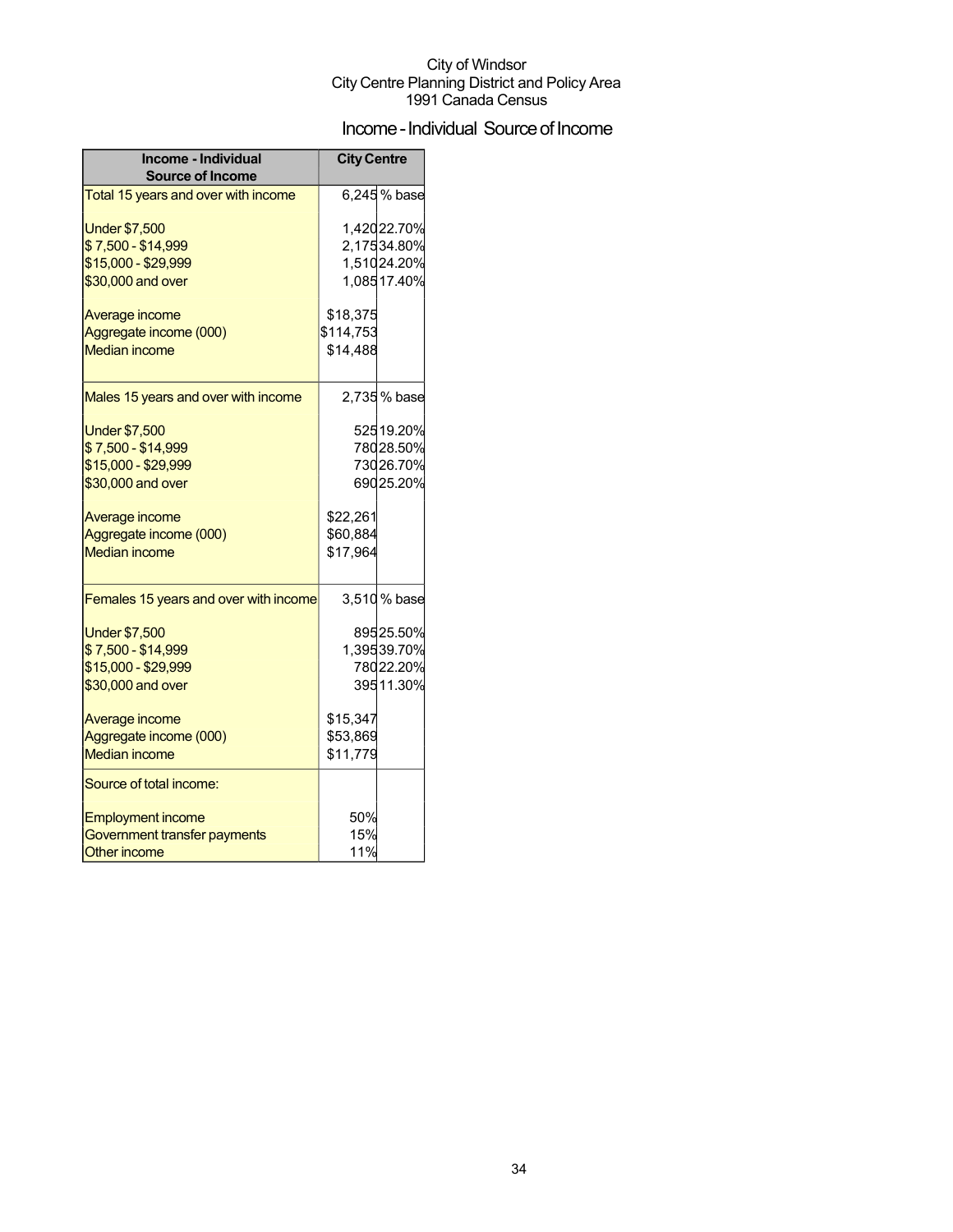## Income - Family and Household

| <b>Income - Family and Household</b> | <b>City Centre</b> |              |  |
|--------------------------------------|--------------------|--------------|--|
| <b>Total census families</b>         |                    | 1,875% base  |  |
| <b>Family Income:</b>                |                    |              |  |
| <b>Under \$20,000</b>                | 560                | 30%          |  |
| \$20,000 - \$34,999                  | 430                | 23%          |  |
| \$35,000 - \$49,999                  | 337                | 18%          |  |
| \$50,000 and over                    | 523                | 28%          |  |
| Average income                       | \$39,451           |              |  |
| Aggregate income (000)               | \$73,379           |              |  |
| <b>Median income</b>                 | \$18,410           |              |  |
| <b>Total households</b>              |                    | 5,030 % base |  |
| <b>Household Income:</b>             |                    |              |  |
| <b>Under \$20,000</b>                | 2,652              | 53%          |  |
| \$20,000 - \$34,999                  | 984                | 20%          |  |
| \$35,000 - \$49,999                  | 619                | 12%          |  |
| \$50,000 and over                    | 745                | 15%          |  |
| Average income                       | \$26,754           |              |  |
| Aggregate income (000)               | \$134,972          |              |  |
| <b>Median income</b>                 | \$18,365           |              |  |
| Incidence of low income:             |                    |              |  |
| <b>Total economic families</b>       | 1,410              |              |  |
| <b>Families with low income</b>      | 455                |              |  |
| Incidence of low income              | 32%                |              |  |
| Total unattached individuals         | 1,650              |              |  |
| Individuals with low income          | 745                |              |  |
| Incidence of low income              | 45%                |              |  |
| Persons in private households        | 5,815              |              |  |
| Persons in low income families       | 2,210              |              |  |
| Incidence of low income              | 38%                |              |  |